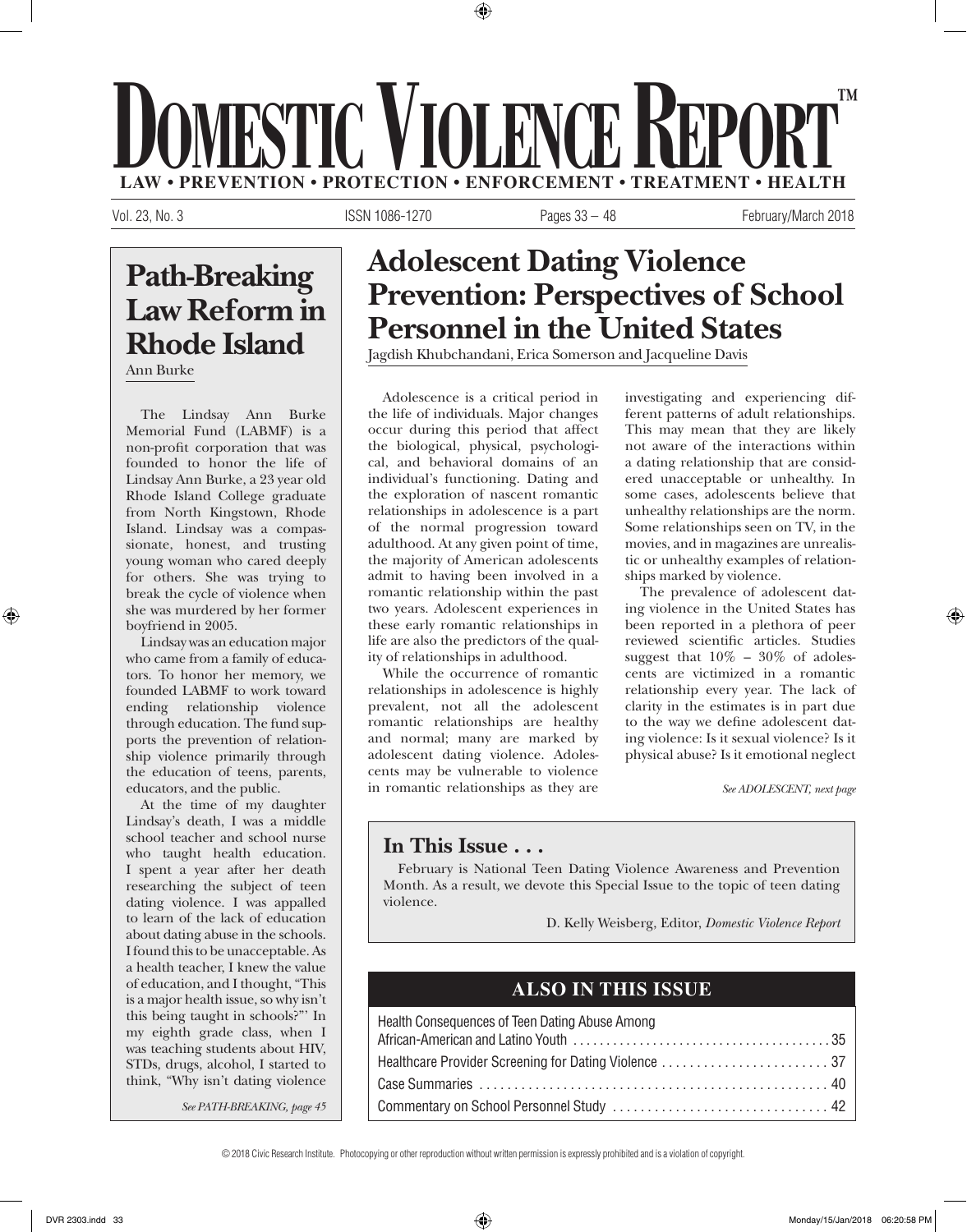## *ADOLESCENT, from page 33*

or psychological torture? Or is it a combination? Various scientists and practitioners who have published on the prevalence of adolescent dating violence have used different definitions in their assessments to generate estimates.

Despite the varying definitions and assessment methods for prevalence of dating violence in American

victims or perpetrators of relational abuse in adulthood.

⊕

Fortunately, within the past decade, adolescent dating violence has garnered greater attention from school personnel, parents, popular media, and policymakers. In part, this could be due to the high profile murder cases in various states that were associated with dating violence (*i.e.,* victim was a romantic partner of the murderer in these cases). This is also evident from

*Almost half of American states have some type of law recommending that schools take actions to prevent adolescent dating violence.*

adolescents, certain outcomes have been consistently linked with dating violence. Broadly classified, there are physical and psychological health effects of dating violence. Physical effects can be minor (*e.g.,* bruises) to major (*e.g.,* sexually transmitted infections and teen pregnancy). While rape and murder are among the infrequent and gravest outcomes, victims of adolescent dating violence frequently suffer from depression and anxiety and also tend to be at greater risk of substance use and academic failure. Victims of adolescent dating violence are more likely to become

the fact that states such as Indiana and Ohio have named a law after the victims of dating violence (*i.e.,* Tina's law and Heather's law). As of now, almost half of American states have some type of law recommending that schools take actions to prevent adolescent dating violence. Will the rest of the states likely wait until a serious incident occurs?

# **Our National Studies**

Schools are being considered as an avenue for prevention of adolescent dating violence. However, there is no evidence to show if schools across various states are prepared to deal

with the new recommendations from policy makers on adolescent dating violence prevention.

We carried out three national studies with random samples of high school principals  $(n = 750)$ , counselors ( $n = 550$ ), and nurses ( $n = 750$ ) to find out what school personnel think about preventing adolescent dating violence and also to learn about the current practices of American schools with regard to responding to dating violence incidents and prevention education provided to students and staff.

These studies were carried out at Ball State University with collaborators from the University of Toledo and Illinois State University. We conducted these studies from the years 2011-2016 by sending questionnaires in first class mail with reminders to ensure adequate response rates (>50% for all studies). We followed the best practices in mail survey research and also consulted experts in school health and statistics to ensure that our survey content was valid and reliable.

What we found from our work was hard to classify: the results of our studies were surprising, shocking, insightful, and sometimes, expected. First, the vast majority of school principals  $(76\%)$ , school nurses  $(86\%)$ , and school counselors (81%) across

*See ADOLESCENT, page 43*

|                                                                                                                                                                                                                                                                                                                                          |                                                                                                                                                                                                                                                                                                                                                                  | <b>DOMESTIC VIOLENCE REPORTTM</b>                                                                                                                                                                                                                                                                 |                                                                                                                                                                                                                                                       |                                 |                                                      |
|------------------------------------------------------------------------------------------------------------------------------------------------------------------------------------------------------------------------------------------------------------------------------------------------------------------------------------------|------------------------------------------------------------------------------------------------------------------------------------------------------------------------------------------------------------------------------------------------------------------------------------------------------------------------------------------------------------------|---------------------------------------------------------------------------------------------------------------------------------------------------------------------------------------------------------------------------------------------------------------------------------------------------|-------------------------------------------------------------------------------------------------------------------------------------------------------------------------------------------------------------------------------------------------------|---------------------------------|------------------------------------------------------|
| Editor:                                                                                                                                                                                                                                                                                                                                  | D. Kelly Weisberg, Ph.D., J.D.                                                                                                                                                                                                                                                                                                                                   | <b>Board of Advisors</b>                                                                                                                                                                                                                                                                          |                                                                                                                                                                                                                                                       |                                 |                                                      |
| <b>Associate Editor:</b>                                                                                                                                                                                                                                                                                                                 | Julie Saffren, J.D.                                                                                                                                                                                                                                                                                                                                              | Ruth M. Glenn, MPA, Executive Director, National Coali-<br>tion Against Domestic Violence, Denver, CO                                                                                                                                                                                             | Joan Meier, J.D., Professor, George Washington<br>University Law School, Washington, DC                                                                                                                                                               |                                 |                                                      |
| <b>Contributing Editors:</b>                                                                                                                                                                                                                                                                                                             | Anne L. Perry, J.D.<br>Megan Miller, M.A.,<br>LMHC, J.D.                                                                                                                                                                                                                                                                                                         | Barbara Hart, J.D., Director of Strategic Justice Initiatives,<br>Muskie School of Public Service, College of Management<br>Women's Advocacy Project, American University<br>Washington College of Law, Washington, DC                                                                            |                                                                                                                                                                                                                                                       | and Human Service, Portland, ME | Leslye E. Orloff, J.D., Director, National Immigrant |
| <b>Managing Editor:</b><br><b>Editorial Director:</b>                                                                                                                                                                                                                                                                                    | Lisa R. Lipman, J.D.<br>Deborah J. Launer                                                                                                                                                                                                                                                                                                                        | Judge Eugene M. Hyman (Ret.) Superior Court of<br>California, County of Santa Clara                                                                                                                                                                                                               | Elizabeth Schneider, J.D., Rose L. Hoffer Professor of Law,<br>Brooklyn Law School, Brooklyn, NY                                                                                                                                                      |                                 |                                                      |
| Publisher:                                                                                                                                                                                                                                                                                                                               | Mark E. Peel                                                                                                                                                                                                                                                                                                                                                     | David J. Lansner, J.D., Lansner & Kubitschek, New York, NY<br>Kathryn Laughon, Ph.D., RN, FAAN, Associate Professor,<br>University of Virginia, School of Nursing, Charlottesville, VA                                                                                                            | Evan Stark, Ph.D., M.S.W., Professor Emeritus of<br>Public Affairs and Administration, Rutgers University,<br>Newark, NJ                                                                                                                              |                                 |                                                      |
|                                                                                                                                                                                                                                                                                                                                          |                                                                                                                                                                                                                                                                                                                                                                  | Nancy K.D. Lemon, J.D., Legal Director, Family Violence<br>Appellate Project, and Lecturer, UC Berkeley School of<br>Law, Berkeley, CA                                                                                                                                                            | Rob (Roberta) L. Valente, J.D., Consultant, Domestic<br>Violence Policy and Advocacy, Washington, DC<br>Joan Zorza, J.D., Founding Editor, Domestic Violence Report                                                                                   |                                 |                                                      |
|                                                                                                                                                                                                                                                                                                                                          | Domestic Violence Report is published bimonthly by Civic Research<br>Institute, Inc., 4478 U.S. Route 27, P.O. Box 585, Kingston, NJ 08528.<br>Periodicals postage paid at Kingston, NJ and additional mailing office<br>(USPS #0015-087). Subscriptions: \$165 per year in the United States<br>and Canada. \$30 additional per year elsewhere. Vol. 23, No. 3. | Jennifer G. Long, J.D., Director, AEquitas,<br>The Prosecutors' Resource on Violence Against Women,<br>Washington, DC                                                                                                                                                                             | and Sexual Assault Report<br>The editor, contributors and Civic Research Institute, Inc. specifi-<br>cally disclaim any liability, loss or risk, personal or otherwise, which is<br>incurred as a consequence, directly or indirectly, of the use and |                                 |                                                      |
| February/March 2018. Copyright © 2018 by Civic Research<br>Institute, Inc. All rights reserved. POSTMASTER: Send address<br>changes to Civic Research Institute, Inc., P.O. Box 585, Kingston,<br>NJ 08528. Domestic Violence Report is a trademark owned by Civic<br>Research Institute and may not be used without express permission. |                                                                                                                                                                                                                                                                                                                                                                  | The information in this publication is not intended to replace the<br>services of a trained legal or health professional. Neither the editor,<br>nor the contributors, nor Civic Research Institute, Inc. is engaged in<br>rendering legal, psychological, health or other professional services. | application of any of the contents of this report letter.<br>Affiliations shown for identification purposes only. Opinions<br>expressed do not necessarily reflect the positions or policies of a<br>writer's agency or association.                  |                                 |                                                      |

© 2018 Civic Research Institute. Photocopying or other reproduction without written permission is expressly prohibited and is a violation of copyright.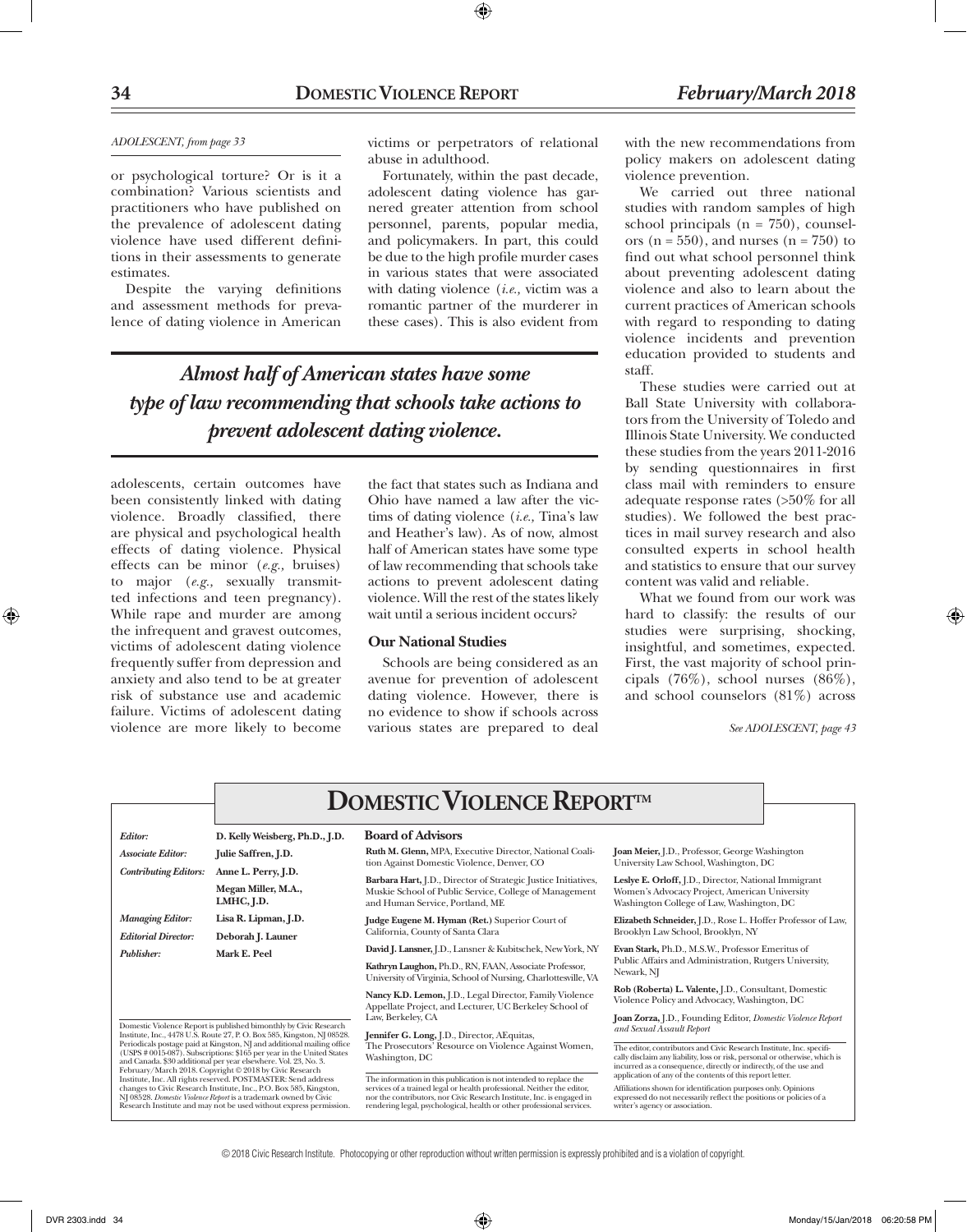# **Health Consequences of Teen Dating Abuse Among African-American and Latino Youth**

⊕

by Lisa Fedina and Kantahyanee W. Murray\*

## **Introduction**

A wide range of negative behavioral and mental health outcomes, such as substance abuse, eating disorders, depression, anxiety, and suicidal behaviors have been linked to teen dating violence in samples of predominately non-Hispanic white and middle-class youth.<sup>1</sup> Additionally, multiple behavioral and sexual health risks have also been associated with teen and adolescent dating abuse, including inconsistent condom use, multiple sex partners, pregnancy, and STIs/HIV,<sup>2</sup> in samples of both minority and non-minority youth.

These sexual health risks disproportionately affect economically disadvantaged and racial and ethnic minority youth in the U.S., however, and it is important to understand the extent to which health correlates of teen dating abuse may differ or exacerbate existing sexual health disparities among African-American and Latino youth in order to develop appropriate and culturally informed approaches. Furthermore, research strongly suggests that dating violence is often reciprocal in youth adult relationships; that is, youth may be both victims and perpetrators of dating abuse,<sup>3</sup> which has important implications for dating violence intervention and prevention programs.

Few studies have examined the sexual and reproductive health consequences of teen dating abuse, including the overlap between victimization and perpetration, among youth of color living in urban, low-income communities. We sought to address this gap by exploring the relationship between teen dating violence victimization, perpetration, and sexual and reproductive health consequences in

a sample of economically disadvantaged and predominantly African-American and Latino youth between the ages of 15 and 21. Our original study was published in the *International Quarterly of Community Health Education* in 2016.4

# **Aims**

Our study used data from *Welfare, Children, and Families: A Three City*  Study<sup>5</sup> to explore the relationship between teen dating violence and sexual health consequences among economically disadvantaged and racial and ethnic minority male and female youth  $(n = 513)$ . Our findings revealed that youth who were victims of dating violence were more likely to have used condoms inconsistently in

Latino, and economically disadvantaged youth. Specifically, we expand upon the practice implications for this research and provide recommendations on the use of culturally informed prevention and intervention strategies for youth of color.

# **Implications**

Indeed, there are many negative health consequences for adolescents and young adults who have experienced teen dating violence. These consequences have significant implications for micro- and macro-level intervention and prevention strategies focused on reducing behavioral health risks and promoting adolescent sexual and reproductive wellbeing. The following sections present

*Although teen pregnancy rates have declined over the past decade, African-American and Latino youth in the U.S. remain at a disproportionately higher risk for unintended and intended pregnancy.*

the past 12 months and to have ever been or gotten someone pregnant in their lifetime as compared to youth who had never been victimized by a romantic partner. Youth who perpetrated dating violence were also more likely to use condoms inconsistently and to have had multiple sex partners in the past 12 months. Girls were also more likely to perpetrate dating abuse than boys. Finally, 30% of youth in the sample reported being both victims and perpetrators of dating abuse.

Our findings, along with previous studies, highlight the sexual and behavioral health risks of dating violence among youth who are victims, perpetrators, and both victims and perpetrators of abuse. In this article, we aim to provide a deeper understanding into the findings related to victimization and perpetration, particularly among African-American,

the implications for intervention and prevention strategies for leading correlates of teen dating violence.

## **1. Pregnancy**

Although teen pregnancy rates have declined over the past decade, African-American and Latino youth in the U.S. remain at a disproportionately higher risk for unintended and intended pregnancy. In our study's sample of urban, low-income, and predominately Latino and African-American youth, the odds were twice as high for victims of dating abuse to have ever been pregnant as compared to youth who had never been victimized by a romantic partner. This finding is consistent in other studies and demonstrates how teen dating violence victimization, as well as perpetration,

*See HEALTH CONSEQUENCES, next page*

© 2018 Civic Research Institute. Photocopying or other reproduction without written permission is expressly prohibited and is a violation of copyright.

*<sup>\*</sup> Lisa Fedina, M.S.W., is a Ph.D. Candidate in the School of Social Work at the University of Maryland, Baltimore. Email: Lfedina@ssw.umaryland.edu.*

*Kantahyanee W. Murray, Ph.D., is a Senior Research Associate at the Annie E. Casey Foundation in the Research, Evaluation, and Learning division. Email: kmurray@aecf.org.*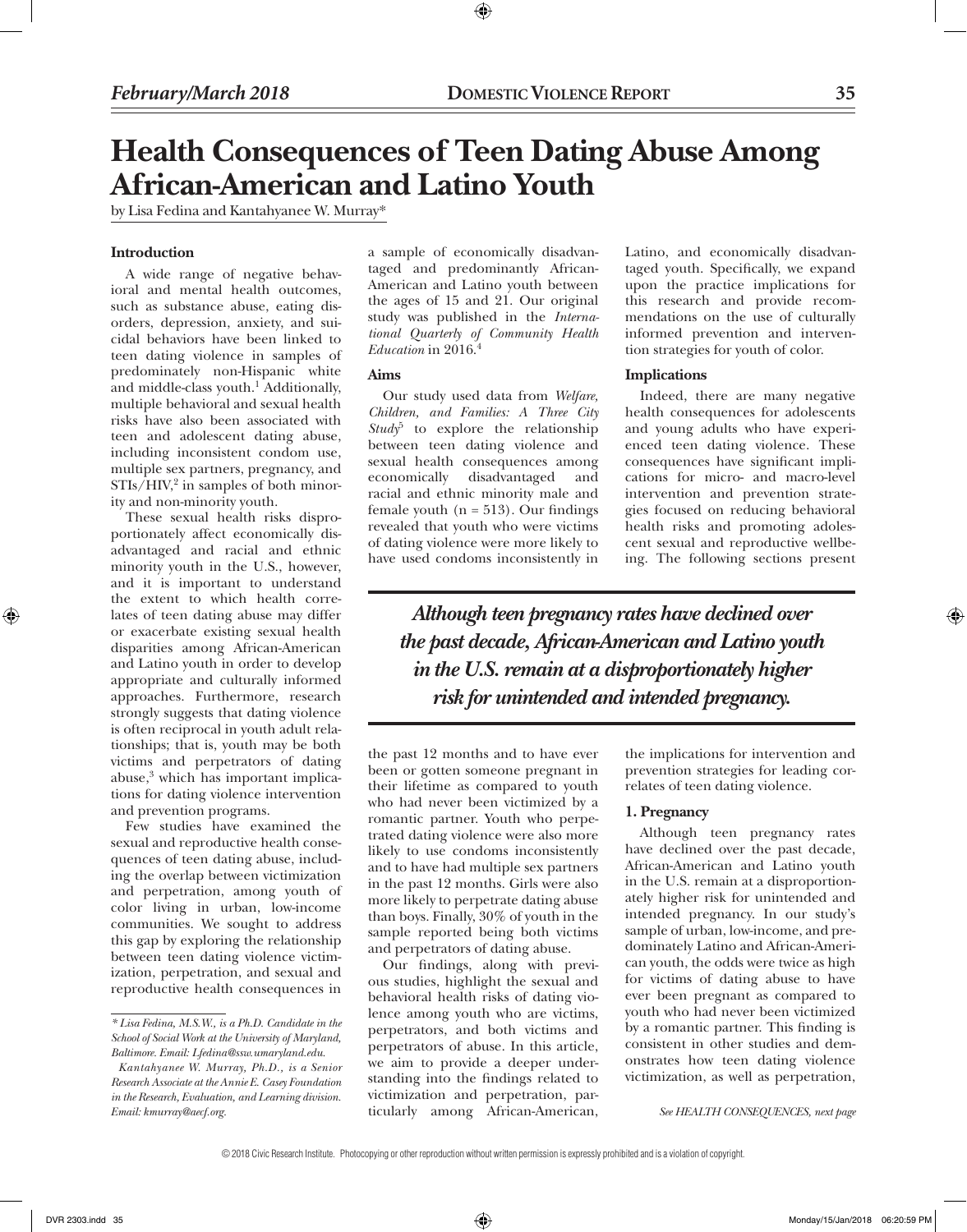# *HEALTH CONSEQUENCES, from page 35*

may exacerbate existing health disparities (*e.g.,* pregnancy) among youth of color living in urban and economically disadvantaged communities.

Adolescent reproductive healthcare providers should routinely screen for dating abuse among youth, which will not only provide opportunities to make referrals to services and/ or prevention programming, but to also inform youth of pregnancy risks, which could be addressed through contraceptive counseling services. Similarly, practitioners working with disadvantaged racial and ethnic minority youth in many settings (*e.g.,* community health, public child welfare) should keep an updated referral list of healthcare practitioners who are culturally competent, where pregnancy risks can be addressed for youth of color who previously or are currently experiencing dating violence.

It should be noted that our study used cross-sectional data, which is true for most of the research on health correlates of teen dating violence. As a result, temporal and causal relationships between health correlates and dating abuse cannot be determined. It remains unclear if pregnancy, along with other sexual health risks, precedes teen dating abuse or whether pregnant and/or parenting teens are at high risk for teen dating abuse, though there may be some possible explanations that provide context to this relationship.

The literature on intimate partner violence (IPV) in adult relationships suggests that pregnancy is associated with an increased risk for more severe forms of intimate partner violence and homicide among adult women.<sup>6</sup> The relationship between pregnancy and dating abuse in youth relationships may have some parallels to this same relationship among adults, though it is likely that developmental factors and, in particular, sociocultural factors influence this relationship specifically for youth of color living in low-income communities.

Pregnancy may also be the result of various forms of sexual violence (*e.g.,* rape, sexual coercion) in adult romantic relationships, as well as in youth relationships. A growing body of research on reproductive violence and coercion such as birth control sabotage, tampering with condoms, and refusing to wear condoms in adult, adolescent, and youth relationships may also provide contextual insight into the relationship between pregnancy and dating violence.

However, research on sexual and reproductive coercion among youth of color is very limited. Practitioners who work with pregnant or parenting youth should screen for reproductive coercion on clinical assessments. For example, practitioners might assess the extent to which birth control practices are used or not used among youth (*e.g.,* condom use, birth control pills, use of withdrawal or "pulling out") and examine how youth facilitate or negotiate these practices with their partners, which may help practitioners identify situations of reproductive coercion and violence. Additionally, practitioners should screen for sexual violence (*i.e.,* forced, incapacitated, and coerced sexual intercourse), in addition to physical violence, since sexual violence (as well as reproductive coercion) may co-occur with physical violence in youth relationships.

# **2. Sexual Risk Behaviors**

Unprotected sex, inconsistent condom use, and multiple sex partners are highly associated with dating violence victimization across populations of youth, including non-Hispanic white, African-American, Latino, lowerincome, and middle to upper-income youth. However, these sexual health risks, as well as STIs and HIV, disproportionately affect racial and ethnic minority youth<sup>7</sup> and underscore the need to address these risks in settings where minority youth are served, such as community-based healthcare and social service settings.

The association between dating violence and sexual risk behaviors are also likely connected to associations we see between dating violence and pregnancy; that is, youth who are victims and/or perpetrators of dating abuse may be engaging in sexual risk behaviors that also increase their risk for unplanned pregnancy. Therefore, adolescent sexual health education programs should include information on dating violence and address the interrelationship relationship between pregnancy, sexual risk

behaviors, STIs/HIV, and dating violence in youth romantic relationships. Practitioners delivering reproductive and sexual health education to youth should screen for dating violence and consult with youth to identify situational factors in their relationships that may lead to various risk behaviors as well as pregnancy, STIs, and HIV.

## **3. Gender Differences**

No significant gender differences were found for dating abuse victimization among youth in our study; however, female youth were more likely to perpetrate dating abuse than male youth. These findings are consistent with prior studies on teen dating violence suggesting higher rates of perpetration among female adolescents and teens. It is indeed a topic of debate, however, since research on adult intimate partner violence consistently demonstrates that women are more likely to be victims and men are more likely to be perpetrators.

Researchers have offered several explanations for gender differences in teen dating violence perpetration, including the possibility that female youth may be perpetrating violence in self-defense.8 Recent studies have also suggested that norms and attitudes related to the acceptability of violence or aggressive behavior among girls contributes to higher perpetration rates among female youth. Given these findings, practitioners working with at-risk youth of color should equally address the risks of both victimization and perpetration among male and female youth. Additionally, a significant proportion of youth who experience dating violence are both victims and perpetrators of abuse and therefore, teen dating violence prevention programs might consider addressing these co-occurring experiences in youth as well as norms and attitudes towards relationship violence and abuse (*e.g.,* whether violence perpetrated by boys or girls is ever justified in dating relationships).

Research on aggressive behaviors among racial and ethnic minority youth may also offer insight into the gender differences seen with dating abuse perpetration. Specifically, studies suggest that boys tend to engage

*See HEALTH CONSEQUENCES, page 39*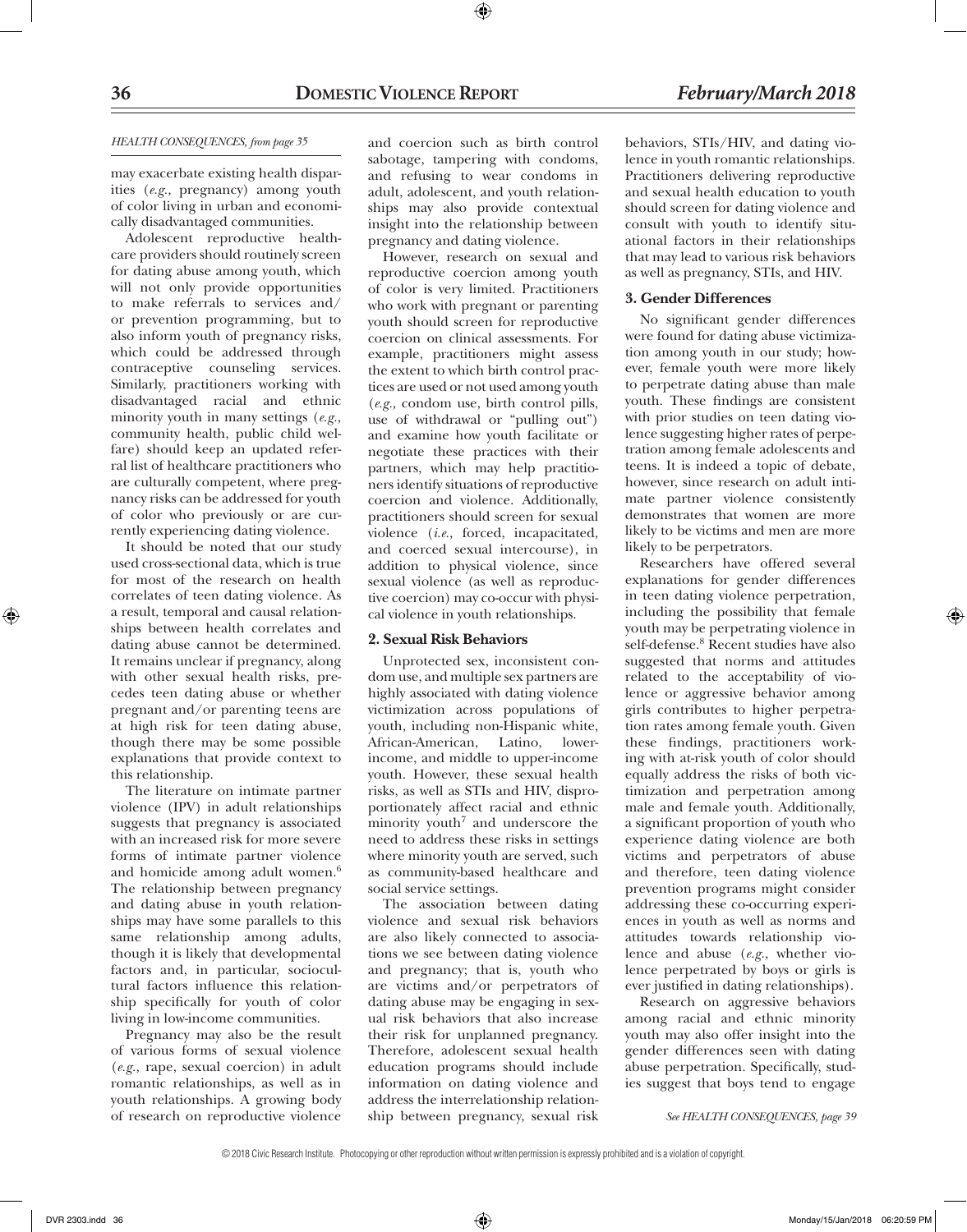# **Healthcare Provider Screening for Dating Violence**

⊕

by Vijay Singh\*

Dating violence is a pattern of coercive behavior leading to physical, sexual, or psychological violence, including through use of phone messages, texts, or social media posts. Nearly one in 10 U.S. high school students report being a victim of dating violence (Eaton, 2012). Among U.S. adult women who were victims of rape, physical violence, or stalking by an intimate partner, 22% first experienced partner violence between 11-17 years of age (Black, 2011). In 2015 nearly 1,000 women were killed by an intimate partner, and of those men who killed their intimate partners, nearly half were former or current dating partners (Violence Policy Center, 2017). Health and related conditions associated with dating violence include depression and anxiety, suicidal ideation, alcohol and substance use, injuries, sexually transmitted infections, and unintended pregnancy (Black 2011, Singh 2014, Singh 2015).

The Joint Commission accredits and certifies hospitals in the United States, and this commission mandates that healthcare providers screen patients for intimate partner violence in all healthcare settings, including the emergency department (Joint Commission, 2008). National guidelines exist for screening dating violence among adolescents (Miller, 2012). The United States Preventive Services Task Force guidelines recommend that clinicians should screen women of childbearing age 14-46 for partner violence victimization and provide or refer adolescents and women who screen positive to intervention services (Moyer, 2013). Yet, despite the high prevalence of dating violence and national guidelines recommending screening, studies reveal that only 30% of adolescent report having been screened for dating violence (Miller, 2010).

To learn more about the problem of teen dating violence, I conducted research with faculty colleagues at the University of Michigan. We examined the prevalence and correlates of teen dating violence identified among adolescent patients seeking healthcare. We studied both dating victimization and dating aggression. In our study, published in the *Annals of Emergency Medicine*, we screened 4,089 males and females ages 14 to 20 who sought care in our academic medical center's emergency department (ED). Our hospital is a Level 1 trauma center in Ann Arbor, Michigan. We analyzed data from a larger survey of teens and young adults who visited our ED for any reason between late 2010 and early 2013. The teens took the surveys on touch-screen

followed by both dating aggression and victimization (33%) and dating victimization only (19%).

This shows that among all patients with dating violence in our sample, nearly one in three patients reported both dating victimization and dating aggression. This suggests that reciprocal or mutual violence is common, and that a healthcare setting such as the emergency department can aid in identifying dating violence.

Several themes emerged regarding demographics, associated behaviors, and ED health service use for any dating violence, any dating victimization, and any dating aggression. Patients who misused alcohol, used illicit drugs, and/or had depression were more likely to commit dating

*More than 15% of adolescents in the sample reported dating violence in the past year. Almost one in five females and one in eight males reported such past-year victimization.*

tablet computers in private, though those under age 18 needed their parents' consent to take part. We defined dating victimization as violent acts received by a young adult, where dating aggression referred to violent acts perpetrated by youths. These acts included throwing objects at someone; kicking, hitting, or punching; slapping, or pulling hair; and pushing and shoving.

# **Findings**

We found that more than 15% of adolescents in the sample reported dating violence in the past year. Almost one in five females and one in eight males reported such pastyear victimization. Any dating victimization was reported more by male patients (12%) than female patients (11%), while any dating aggression was reported more by female patients (15%) than male patients (5%). Female patients were most likely to report dating aggression only (42%),

violence, regardless of the patient's gender. African-American race was another factor associated with dating violence for both males and females.

In addition, females who reported dating violence were more likely to be on public assistance, and have lower academic grades. Teen girls who had sought emergency care for an intentional injury in the last year had twice the odds of reporting violence in their dating relationships. In general, the pattern of findings was similar for dating victimization and aggression for both male and female patients, with the notable exception of any past-year ED visit for intentional injury

# **Implications for ED Treatment**

Our study has important implications for emergency healthcare for an adolescent population. Understanding ED health service use patterns

*See PROVIDER SCREENING, next page*

© 2018 Civic Research Institute. Photocopying or other reproduction without written permission is expressly prohibited and is a violation of copyright.

*<sup>\*</sup> Vijay Singh, M.D., MPH, M.S., is Clinical Assistant Professor, Departments of Family Medicine, Internal Medicine, and Emergency Medicine, University of Michigan Medical School, 2800 Plymouth Road, Suite B10-G080, Ann Arbor, MI 48109-2800. Email: vijaysin@umich.edu.*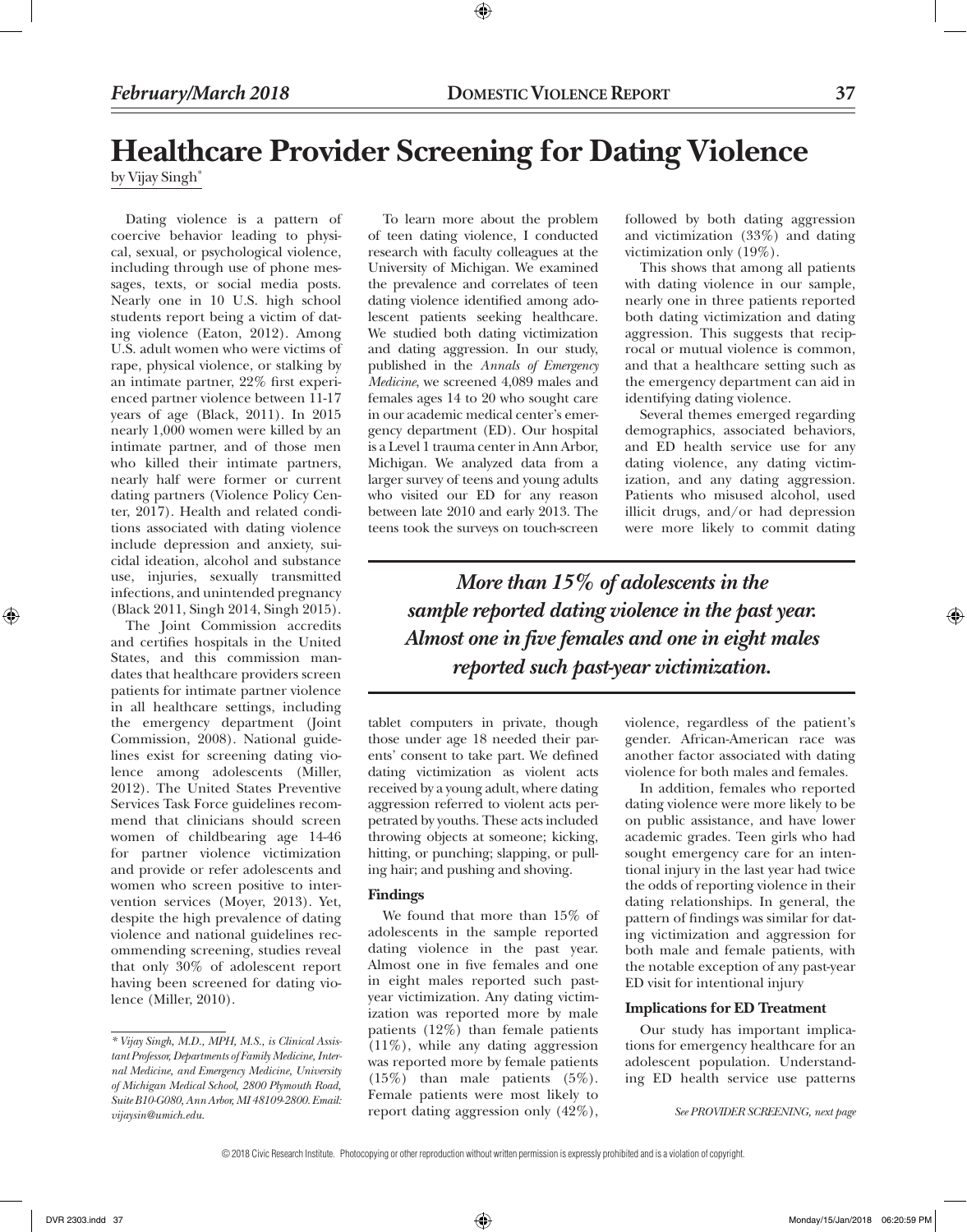### *PROVIDER SCREENING, from page 37*

may enhance the identification of dating violence.

Overall, our sample showed high rates of dating violence, higher than that found in school-based samples. More females than males reported dating violence, and there was a high degree of overlap in reporting both dating victimization and aggression. The consistency in findings for victimization and perpetration may reflect the reciprocal nature of dating violence in this age group, and the fluid and not established gender roles in relationships at this early age. We should consider including aggressors as well as victims of dating violence in future ED-based interventions.

Our data highlight the fact that many adolescents have already experienced violence in their dating lives. These patterns may begin in adolescence, and there is a real chance

any dating victimization, and any dating aggression among females. ED visits for intentional injury may serve as a marker of prior dating violence in female youth seeking ED care, even if those female adolescents do not explicitly state their reason for seeking care is for a dating violence injury, or if the dating violence was not severe enough to cause injury. An ED healthcare provider simply treating an injury and not assessing for dating violence can miss an opportunity for breaking the cycle of violence.

# **Suggestions for Reform**

If adolescents present to the ED with alcohol misuse, illicit drug use, depression, or intentional injury, clinicians should consider asking about dating violence. We offer several suggestions for health care screening in this population. Healthcare providers can introduce the topic of dating violence by using a framing or normalizing

*Our data highlight the fact that many adolescents have already experienced violence in their dating lives. There is a real chance that can carry over into adulthood.*

that they can carry over into adulthood. Screening and interventions for youths with a history of dating violence may help reduce the risk of IPV later in life.

The fact that dating violence among adolescents was strongly associated with alcohol misuse, illicit drug use, and depression is important. Alcohol and illicit drug misuse may be associated with dating violence due to the clustering of risk behaviors in an individual, or substance use to cope with multiple consequences of dating violence. It is unknown if depression is a consequence or cause of dating violence. If adolescents present to the ED with any of these factors, clinicians should consider asking about dating violence. We can take a targeted approach if we understand the factors and health problems associated with dating violence.

The study's multivariate findings showed that any past year ED visits for intentional injury were associated with higher odds of any dating violence,

statement such as "We've started talking to all of our patients about safe and healthy relationships because it can have such a large impact on your health" (Miller, 2012). Patients need to be informed about the limits of provider-patient confidentiality if the adolescent discloses a recent violencerelated injury that they are seeking treatment for (Durborow, 2013).

Healthcare providers can create shared decision making with a confidentiality statement such as, "Before we get started, I want you to know that everything you share with me is confidential, unless you have an injury due to violence. I would have to report that situation, OK?"(Chamberlain, 2012). Healthcare providers should screen adolescents in a private place, away from partners, parents, or other family or friends. A commonly-used dating violence screen is the HITS scale, and that includes the questions, "Does your partner physically: Hurt you? Insult you or talk down to you? Threaten you with harm? Scream

or curse at you?" Yes to one or more questions is a positive screen, and the HITS scale has sensitivity and specificity >85% (Sherin 1998; Rabin 2009).

Healthcare providers can respond to positive screens by using supportive statements such as, "This is not your fault. No one deserves to be treated this way. I am concerned about your safety." Healthcare providers can assess safety of those adolescents who screen positive for dating violence. A brief safety assessment includes the following five questions: "Has the physical violence increased over the past six months? Has he ever used a weapon or threatened you with a weapon? Is he violently and constantly jealous of you? Have you ever been beaten by him while you were pregnant? Do you believe he is capable of killing you?" Yes to three or more of those five questions denotes high risk of harm or injury (Snider, 2009). Healthcare providers can develop a safety plan for adolescents at high risk of injury. Safety plans include such things as packing a bag in advance, establishing a code with family or friends, and planning where to go in case of an emergency. Healthcare providers need to be aware that patients are in the best position to determine what to do in their situation, and that an adolescent may prefer to stay in a relationship with the perpetrator. Healthcare providers can refer patients to health system-based counseling for advocacy, support, and safety planning. If no trained service providers are available on-site, healthcare providers can describe local and national resources (WHO, 2014). The latter includes the toll-free, 24-hour, multi-language National Domestic Violence Hotline at 800-799-SAFE and its website *www.thehotline.org,* as well as *www.loveisrespect.org,* which focuses on teens. Healthcare providers can consider screening adolescent males for dating violence victimization. Screening and interventions for adolescents with a history of dating violence may help reduce the risk of intimate partner violence later in life.

In the future, dating violence interventions should assess mental health and substance use problems, and intervene on these co-occurring problems. When developing interventions, we should consider both male and female

*See PROVIDER SCREENING, next page*

⊕

DVR 2303.indd 38 Monday/15/Jan/2018 06:20:59 PM

<sup>© 2018</sup> Civic Research Institute. Photocopying or other reproduction without written permission is expressly prohibited and is a violation of copyright.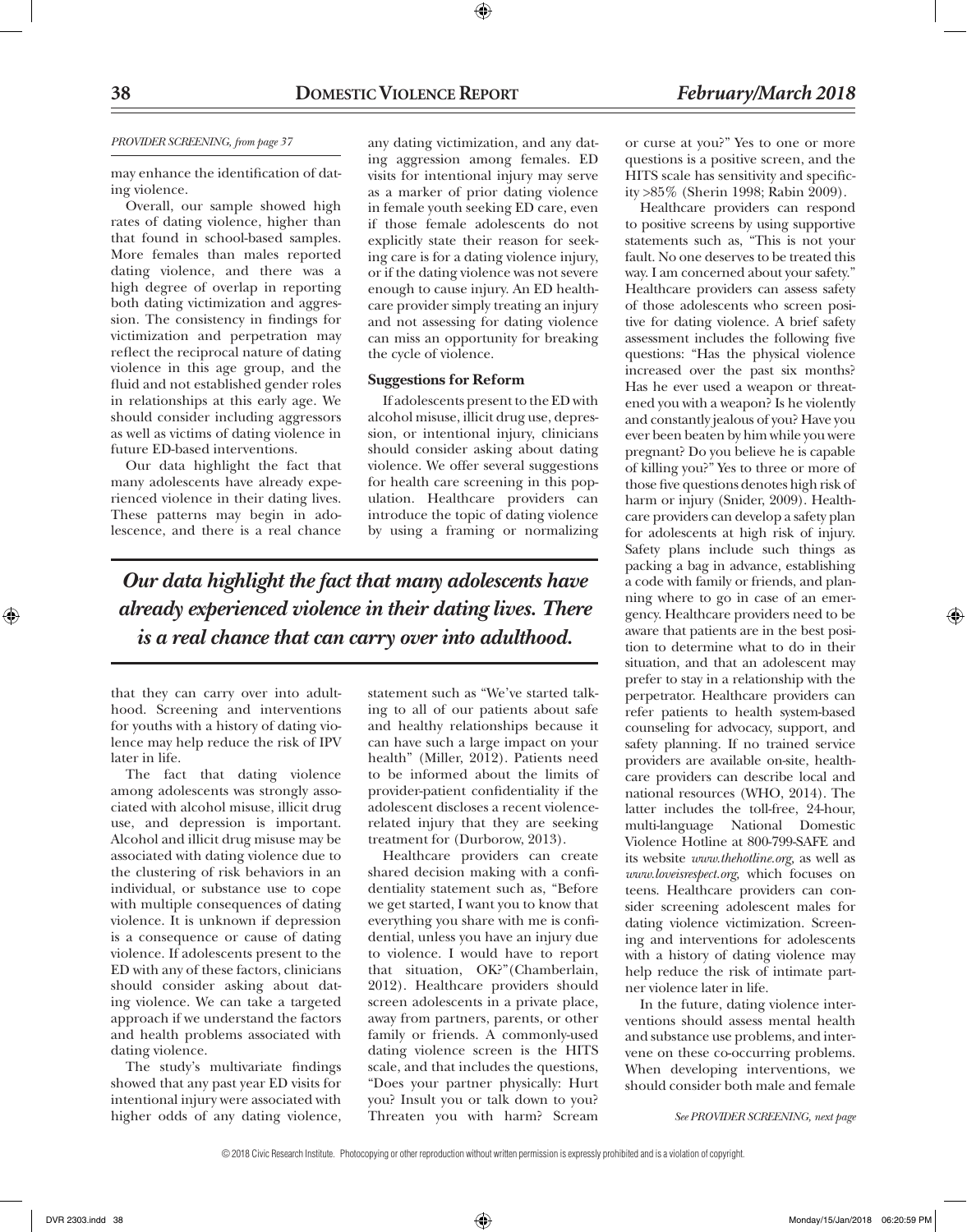### *PROVIDER SCREENING, from page 38*

youths as potential victims and/or aggressors. We need studies to explore new and efficient ways to screen young adults for dating violence in the emergency department and related healthcare settings so that we can decrease the burden of this increasingly recognized health problem.

Understanding associated health conditions for dating violence and emergency department health service use patterns may enhance the identification of dating violence. Healthcare providers who identify dating violence and aggression among adolescents will create better healthcare responses for this important population.

### *References*

⊕

Black, M.C., Basile, K.C., Breiding, M.J., et al. (2011). *National Intimate Partner and Sexual Violence Survey (NISVS): 2010 summary report.* Atlanta, GA: Center for Disease Control and Prevention, National Center for Injury Prevention and Control, Division of Violence Prevention and Control.

Black, M.C. (2011). Intimate partner violence and adverse health consequences: implications for clinicians. *Am J. Lifestyle Med., 5(5)*, 428–39.

Chamberlain, L. & Levenson, R. (2012). *Addressing intimate partner violence, reproductive and sexual coercion: A guide for obstetric, gynecologic and reproductive health care settings.* Futures Without Violence. Washington, D.C.: American College of Obstetricians and Gynecologists and Futures Without Violence. See *www.futureswithoutviolence.org/health.*

Durborow, N., Lizdas, K.C., O'Flaherty, A. & Marjavi, A. (2013). *Compendium of state and U.S. territory statutes and policies on domestic violence and health care.* Futures Without Violence. 2013. See *www.futureswithoutviolence.org/health.*

⊕

Eaton, D.K., Kann, L., Kinchen, S., et al. (2012). Youth Risk Behavior Surveillance— United States, 2011. *MMWR Surveill Sum. 2012, 61*, 1–30.

Joint Commission on Accreditation of Healthcare Organizations (2008). *Accreditation program hospital: Provision of care, treatment, and services.* Washington, D.C.: Joint Commission on Accreditation of Healthcare Organizations.

tools: A systematic review. *Am. J Prev. Med, 36(5)*, 439–45.

Sherin, K.M., Sinacore, J.M., Li X, et al. (1998). HITS: A short domestic violence screening tool for use in a family practice setting. *Family Med., 30(7)*, 508–12.

Singh, V., Walton, M.A., Whiteside, L., Epstein-Ngo, Q., Stoddard, S., Chermack, S.T. & Cunningham, R.M. (2014). Dating violence among male and female youth seeking emergency department care. *Annals of Emergency Medicine, 64(4)*, 405–412.

Singh V., Epstein-Ngo Q., Cunningham R.M., Stoddard S.A., Chermack S.T., Walton M.A.

# *When developing interventions, we should consider both male and female youths as potential victims and/or aggressors.*

Miller, E., Decker, M.R., Raj A., et al. (2010). Intimate partner violence and health careseeking patterns among female users of urban adolescent clinics. *Maternal and Child Health J., 14(6)*, 910–917.

Miller, E. & Levenson, R. (2012). Hanging out or hooking up: Clinical guidelines on responding to adolescent relationship abuse. San Francisco, CA: Futures Without Violence. See *www.futureswithoutviolence.org.*

Moyer, V.A. (2013). Screening for intimate partner violence and abuse of elderly and vulnerable adults: A U.S. Preventive Services Task Force Recommendation Statement. *Annals of Internal Medicine, 158(6)*, 478–86.

Rabin, R.F., Jennings, J.M., Campbell, J.C., et al. (2009). Intimate partner violence screening

(2015). Physical dating violence among adolescents and young adults with alcohol misuse. *Drug and Alcohol Dependence, 153*, 364–368. doi: 10.1016/j.drugalcdep.2015.05.003.

Snider, C., Webster, D., O'Sullivan, C.S., et al. (2009). Intimate partner violence: development of a brief risk assessment for the emergency department. *Acad. Emerg. Med., 16(11)*, 1208–16.

Violence Policy Center. When men murder women: An analysis of 2015 homicide data. Washington, D.C. Available at *http://www.vpc. org/studies/wmmw2017.pdf accessed 12/12/17.*

World Health Organization (2014). Health care for women subjected to intimate partner violence or sexual violence. Available at *http://www.who.int/reproductivehealth/publica* $tions/violence/vaw-clinical-handbook/en/.$ 

### *HEALTH CONSEQUENCES, from page 36*

in overt and instrumental aggressive behaviors that will help them achieve power, status, influence, or money, whereas girls tend to engage in relational and reactive aggressive behaviors primarily in peer, familial, and romantic relationships.9

Overt aggression includes an intent to hurt others through physical and verbal aggressive behaviors. Relational aggression includes behaviors that intend to emotionally hurt or damage relationships with friends or romantic partners. Additionally, instrumental aggression includes behaviors that will directly benefit the perpetrator, which is different than reactive aggression, which includes defensive behaviors

used in response to being provoked or angered.

Although this body of research has been largely conducted in predominately white child and early adolescent populations, $10$  these findings may provide some clues regarding the increased perpetration patterns seen specifically with females in their romantic relationships. However, scant research exists on the situational context of dating violence in African-American and Latino youth romantic relationships. Therefore, the dating or romantic circumstances in which violence and aggressive behavior occurs is largely unknown.

Although more research is needed on aggression typologies among older youth and youth of color, teen dating violence prevention programs might consider targeting relational and reactive aggressive behaviors among females, overt aggressive behaviors among males, and consult youth about the situations and circumstances in their romantic relationships where these types of aggressive behaviors occur. For example, prevention program specialists might ask girls about the situations in their romantic relationships where they feel provoked by their partners (*e.g.,* situations of infidelity, issues with children or parenting) and focus on strategies to reduce reactive behaviors related to those situations. Similarly, program facilitators might ask boys about their

*See HEALTH CONSEQUENCES, page 46*

© 2018 Civic Research Institute. Photocopying or other reproduction without written permission is expressly prohibited and is a violation of copyright.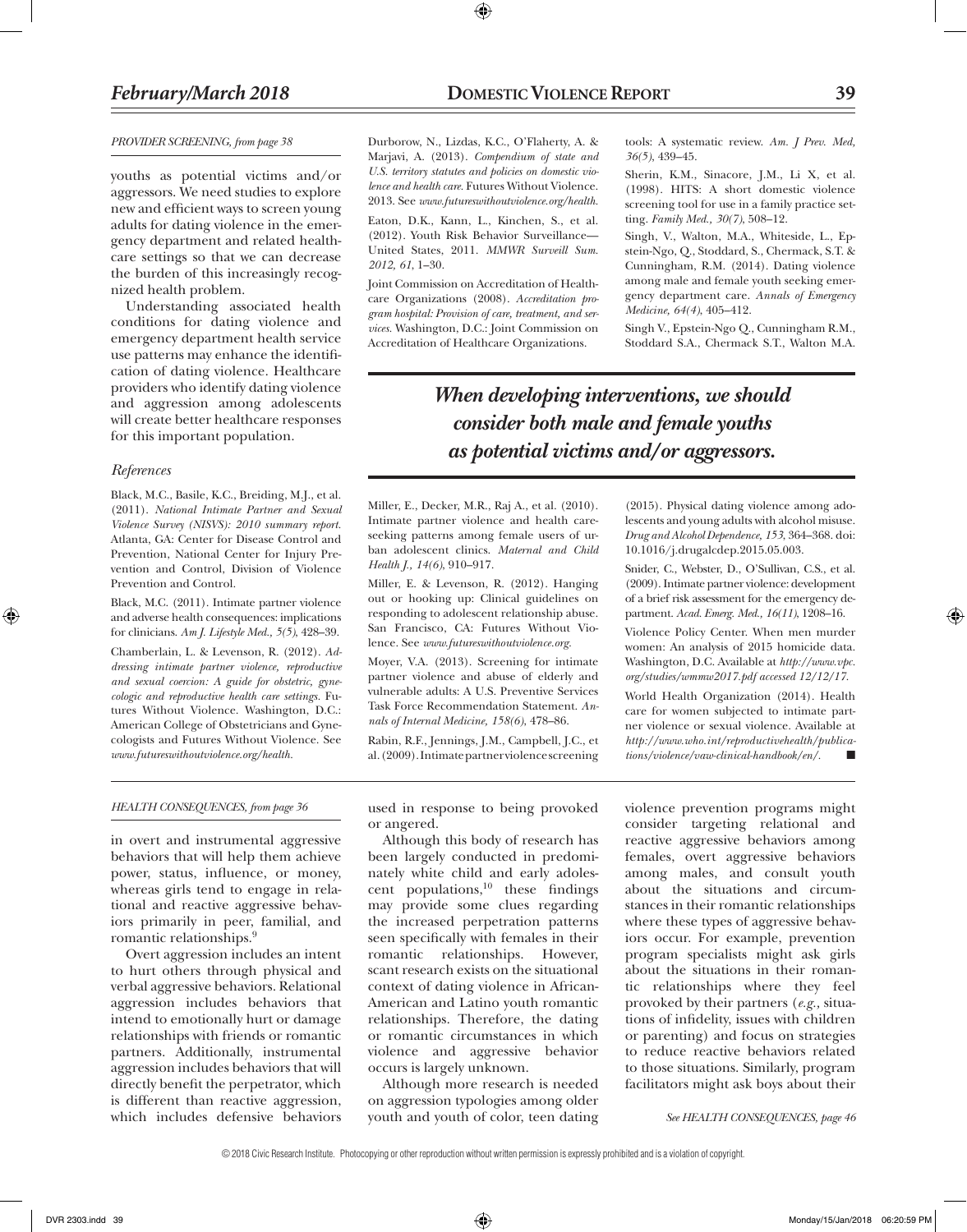# **Case Summaries**

by Anne L. Perry

# **Seventh Circuit: Sexual Assault, Domestic Violence Complaints Lead to Warrantless Search, Firearm Possession Conviction**

**The Facts.** Defendant Vincent Jones lived with his girlfriend, Jennifer, and her three children. Jennifer's daughter, MK, went to a neighbor's residence to call the police to report that Jones sexually assaulted her. Two officers were dispatched to the scene where they encountered Jennifer and MK. Jennifer told the officers that she was afraid of Jones. The officers transported Jennifer and MK to the police department for further inquiry.

At the police department, MK told the officers that she had been sexually assaulted by Jones for several years. Jennifer told the officers that Jones was a convicted felon who had tendencies of being violent and aggressive, that he had guns in a safe in their shared bedroom, and that she feared for her life and the lives of her children. The officers ran a criminal history search, which confirmed that Jones was a convicted felon. Jennifer and MK returned to the residence with five officers.

**The Search.** When Jones opened the door, officers observed knives on the counter and asked Jones to vacate the premises. He was handcuffed and escorted away from the home. Jennifer then consented to a warrantless search of the residence and all rooms to clear the home of possible weapons. In the bedroom, the officers saw two gun safes, one which was partially open revealing several guns, as well as boxes of ammunition and empty gun holsters. The officers ceased the search and sought a search warrant for the home and the content of the safe. A full search resulted in the seizure of 12 firearms, over a thousand rounds of ammunition, 17 clips, and several firearm scopes. Jones was arrested and charged with one count of possession of a firearm by a felon in violation of federal law.

**Motion to Suppress and Trial Court Conviction.** Jones moved to suppress the products of the search. At a hearing on the issue, Jones argued that Jennifer's consent to search was invalid against him because the officers did not ask him for consent, and he did not consent. Jones contended that the first search was illegal and the search pursuant to the warrant was tainted by the warrantless search. The judge found that Jones failed to object to the search when it occurred, the initial search was conducted with Jennifer's consent, and the guns were observed in plain view, so there was nothing to taint the subsequent search warrant. The court denied Jones's motion, and rejected his new claim that the officers removed him for the purposes of

 $\textcircled{\scriptsize{+}}$ 

search was unreasonable because the officers removed him for the sake of avoiding a possible objection. The court disagreed, finding that "it was objectively reasonable for the officers to remove [Jones] not only for the officers' safety, but also because they had probable cause to arrest him."

Given that Jones's removal was lawful, Jennifer's consent was effective to permit the warrantless search of the home. The court next considered the search of the gun safe, for which Jennifer lacked the authority to consent. The court agreed with the district

*The ability of one occupant to consent to the search of a jointly occupied residence is well established, with the limited exception of when the other occupant is present and objects to the consent search.*

preventing him from objecting to the search. The court found that Jones did not object to the search and the officers did not unlawfully detain him.

The court alternatively concluded that either the inevitable discovery rule or the independent source doctrine would prevent exclusion of the evidence. Jones filed multiple motions to reconsider, but was ultimately convicted by jury of possession of a firearm by a felon, and he appealed.

**The Appeal.** The U.S. Court of Appeals for the Seventh Circuit reviewed the Fourth Amendment protections against unreasonable searches and seizures, noting exceptions for voluntary consent. The court determined that, with the exception of Jones's gun safes, there was "no dispute" that Jennifer had the authority to consent to the search of the home. However, where a "physically present" inhabitant expressly refuses consent, it is dispositive as to him, regardless of the consent of a fellow occupant.

An occupant who is absent due to a "lawful detention or arrest" is the same as any other absent occupant. Jones argued that the warrantless court finding that, even if the officers did not observe the guns in plain view, the evidence would have been admitted under the inevitable discovery exception. The court determined that the state had legal justification for a warrant, based on sufficient information prior to entry that Jones possessed guns, as well as the observations of the gun safes and ammunition. The court was "confident that the guns would have inevitably been discovered by lawful means." Accordingly, the judgment of conviction was affirmed. **U.S. v. Jones**, 861 F.3d 638 (7th Cir. 2017).

*Editors' Note: The ability of one occupant to consent to the search of a jointly occupied residence is well established, with the limited exception of when the other occupant is present and objects to the consent search. Justice Alito's opinion in the similar case of Fernandez v. California, 134 S. Ct. 1126, 1137 (2014), adds resonance as well as precedent to this topic. He wrote: "Denying someone in [an abused woman's] position the right to allow the police to enter her home would also show* 

*See CASE SUMMARIES, next page*

<sup>© 2018</sup> Civic Research Institute. Photocopying or other reproduction without written permission is expressly prohibited and is a violation of copyright.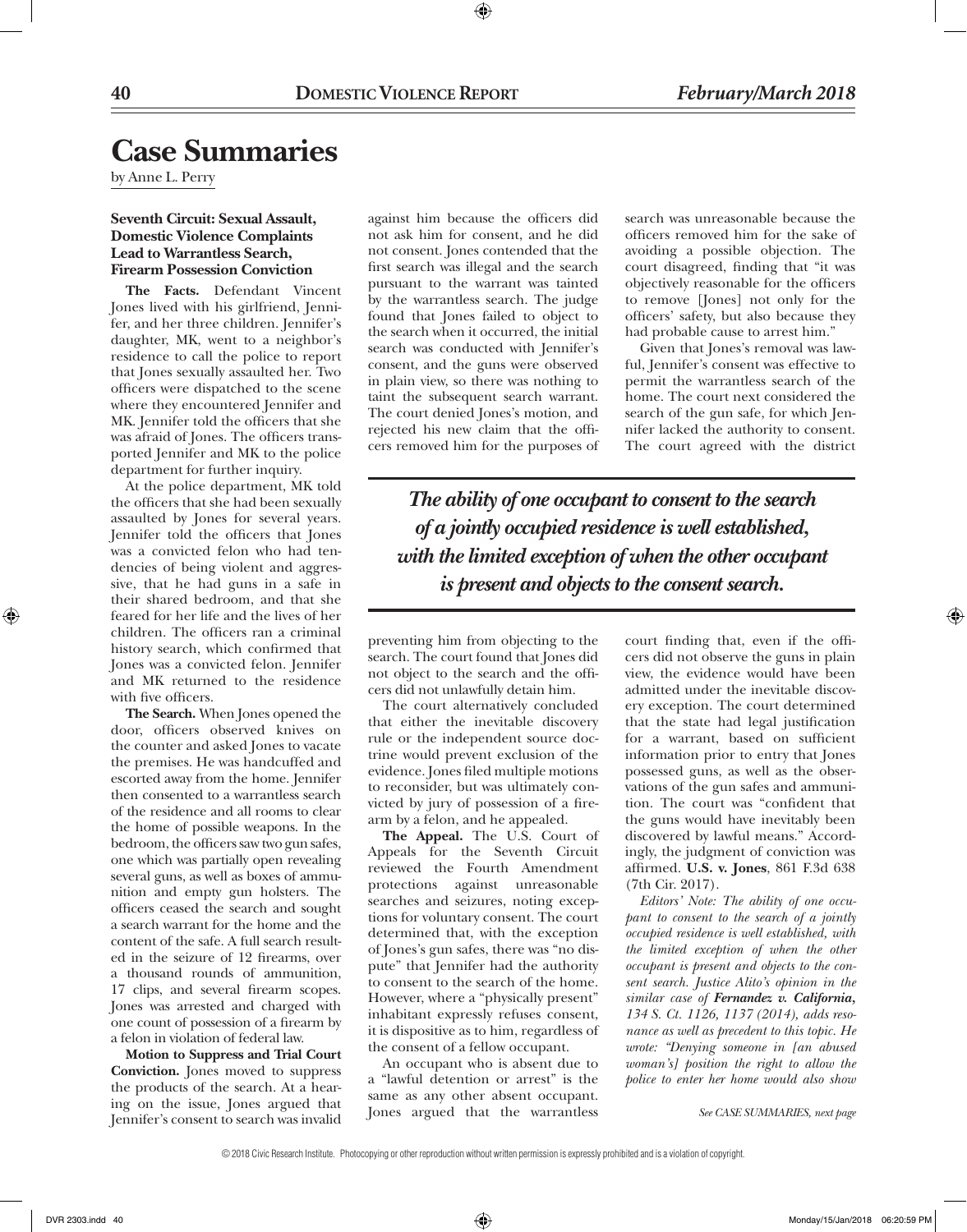### *CASE SUMMARIES, from page 40*

*disrespect for her independence. Having beaten [her], petitioner would bar her from controlling access to her own home until such time as he chose to relent. The Fourth Amendment does not give him that power."* 

# **Oregon: Harassment Conviction in "Domestic Disturbance" Reversed Where Warrantless Entry Not Justified by Emergency Aid Exception**

**The Facts.** Police officers responded to a "domestic disturbance" at the home of the defendant, Shawn Galen Stanley, after a 911 call by the victim, his then-girlfriend. Officers testified that they were informed by dispatch that Stanley had attacked his girlfriend, had taken her phone to prevent her from calling 911, and had broken down the bedroom door to "get at her." According to dispatch, the victim was upstairs and "felt safe" and Stanley was outside waiting for police to arrive. Officers were also informed that there was a gun somewhere in the house. Three officers arrived and found Stanley sitting on the front porch. They determined that the house belonged to Stanley and the victim was still inside. One officer told Stanley, "I'm going to go in and check on [the victim,]" to which Stanley replied, "Go on ahead. She's inside." Two officers entered the house to locate the victim while the third remained outside to interview Stanley. The victim was upset and had red marks on the side of her face. She showed the officers the damaged door to the upstairs bathroom. The officers took photos of her injuries and the damaged door, which were later admitted as evidence at trial. Stanley was subsequently charged with harassment and interference with making a police report.

**Motion to Suppress; Trial Court.** At trial, Stanley moved to suppress all of the evidence obtained after the officers entered his home, on the ground that the warrantless entry violated his Fourth Amendment rights. He argued that the search was not justified by an exception to the warrant requirement. He further argued he did not consent to the entry, he had merely acquiesced to the officer's declaration that she intended to enter the home. The state responded that the entry was justified under the emergency aid exception, as

the officers were investigating whether a crime had occurred and if the victim was potentially injured.

The state alternately responded that Stanley had consented to entry through his reply to the officer. The trial court agreed with the state on both grounds and denied the motion to suppress. Following a bench trial, the court convicted Stanley on both counts. Stanley appealed, contending that the trial court erred when it denied his motion to suppress because neither reason cited by the court justified the warrantless entry into his home.

**The Appeal.** The Court of Appeals of Oregon first considered the contours of the emergency aid exception to the Fourth Amendment protection against warrantless entries. In order for this exception to apply, the state must prove that the officers held a subjective belief that there was an "immediate need" to assist a person with "serious physical injury or harm," and that belief must be objectively reasonable. In this case, the court found that it was "unnecessary to address whether objectively reasonable grounds" existed for the officers to believe that the victim was seriously injured, because there was no evidence in the record that the officers subjectively held this belief. "Without an actual, subjective belief that the victim needed their immediate assistance, and without any evidence that defendant continued to pose a threat to the victim's safety, the officers could not act under the emergency aid exception."

The court next considered whether Stanley had voluntarily consented to the warrantless entry into his home. The court agreed with Stanley that the officer's "declaratory statement was not a request for consent to enter the house and invited no response other than acquiescence." The court reasoned that the officer told Stanley "unconditionally" that she was "going to go in," leaving him to agree or to challenge the officer's authority. Under these circumstances, the court concluded that "the state failed to meet its burden of proving that defendant's response amounted to anything more than passive acquiescence."

Accordingly, the court concluded that the trial court erred when it denied Stanley's motion to suppress evidence obtained as a result of the warrantless

entry into his home. Finally, the court rejected the state's contention that the admission of the evidence was harmless. The state referenced the photographs of the victim's injuries and the damaged property in closing argument, remarking that this evidence was consistent with the victim's description of events. Because the case was "essentially a credibility contest" between Stanley and the victim, the court could not conclude that there was "little likelihood" that the error affected the verdict. The judgment was reversed and remanded. **State v. Stanley**, 404 P.3d 1100 (Ore. Ct. App. 2017).

*Editors' Note: Stanley is an excellent training case for law enforcement because it makes it abundantly clear that the emergency aid exception to a warrantless search must be based on an actual belief that a victim needed assistance (not merely a desire to "find out") and that consent to a search of one's home is very different from acquiescence to an officer's statement that he or she is going inside.* 

# **Massachusetts: Traffic Stop to Serve Abuse Prevention Order Not Permissible**

**The Facts.** A police officer, parked outside a local bar, was randomly checking the owner and registration information of vehicles parked outside the bar. He inquired about a license plate number associated with the defendant, Richard R. Sanborn. The officer found that a civil abuse restraining order had not yet been served on Sanborn. While another officer was delivering the restraining order to that location, Sanborn left the bar, entered his car, and drove away. The officer followed Sanborn and eventually stopped his vehicle. Based on the officer's observations of Sanborn after the stop, he was placed under arrest for operating while under the influence of liquor.

**Motion to Suppress.** Sanborn moved to suppress the evidence relating to, and discovered as a result of, the stop. Sanborn argued that his Fourth Amendment rights had been violated. At a hearing on Sanborn's motion, the officer testified that he stopped Sanborn after observing multiple lane violations. The motion judge discredited this testimony, however, and found that the purpose of

*See CASE SUMMARIES, page 48*

<sup>© 2018</sup> Civic Research Institute. Photocopying or other reproduction without written permission is expressly prohibited and is a violation of copyright.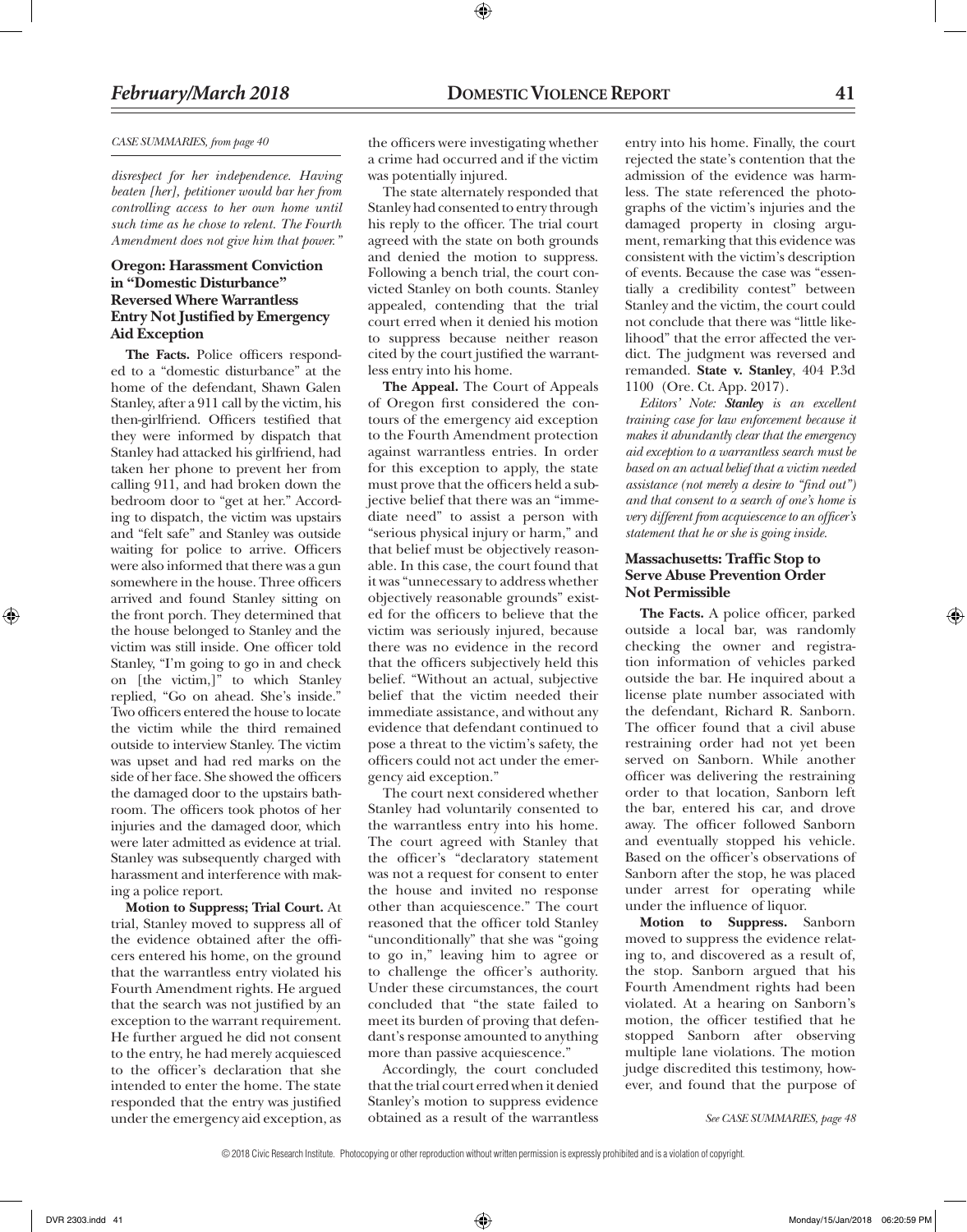# **Commentary on School Personnel Study**

# by Ann Burke

Domestic violence was declared an epidemic in the U.S. in the 1980s. Researchers were aware that these violent behaviors did not begin in adulthood, but rather were learned behaviors that began in the pre-teen years, and referred to them as teen dating violence. The teen dating violence statistics are alarming and have remained relatively steady over the years. Yet, here we are in 2017 still discussing the importance of preventing dating violence through education in an attempt to persuade school districts

the Education Secretary and Deputy Secretary, February 28, 2013, available at *https://www2.ed.gov/policy/gen/ guid/secletter/130228.html.)* The policy statement was issued after a group of parents whose children had been murdered by abusive dating partners formally urged the USDOE to do so. We are grateful for this, but there has been little to no follow-up with the states to check on their progress.

⊕

In addition, it is also nice to see that the authors of the YRBS made a change to their survey questions in

*Educators need to be convinced of the seriousness of the problem and the need for prevention within the schools. Health educators, in particular, need to be properly trained in order to be successful teaching this topic within the classroom.*

across the country to take this health problem seriously.

As a retired school nurse and health teacher, and as a parent who lost her daughter to dating violence, I find this disheartening. For a variety of reasons, the federal government has acted much too slowly in this arena. There are so many obstacles and factors that slow them down, and hold them back from taking strong, decisive action mandating state schools to address this problem.

And perhaps, they cannot issue a mandate to the states. That's not to say that they have not taken some action, like issuing the February 2013 "Dear Colleague" letter from then-USDOE Director Arne Duncan to all Chief State School Officers (issued in conjunction with the 2013 Teen Dating Violence Awareness and Prevention Month). That policy statement urged educators and administrators to "take action and consider how your school community will reduce gender-based violence." (Laws & Guidance, Elementary & Secondary Education, Key Policy Letters from 2013 by adding questions specifically about sexual dating violence. And we must recognize researchers who continue to pursue their work in this area. The recent study published on page one of this issue of **DVR**, "Adolescent Dating Violence Prevention: Perspectives of School Personnel in the U.S." by J. Khubchandani, E. Somerson, and J. Davis is one example of this work.

But there is so much more to be done. If prevention within the schools is to be successful, the proper tools need to be provided. DV agencies or experts must take on the task of educating school staff. There is a need for more evidence-based teen dating violence curricula for use within schools. Educators need to be convinced of the seriousness of the problem and the need for prevention within the schools. Health educators, in particular, need to be properly trained in order to be successful teaching this topic within the classroom. The health education profession needs to play a much greater role advocating for this. And if we expect schools to have policies

to deal with episodes of dating violence at school, then the states need to mandate this, such as the various dating violence prevention laws that have been passed, beginning in 2007 with the passage of the Lindsay Ann Burke Act in Rhode Island.

Some states have taken the initiative to pass dating violence prevention education laws, but most of those were the direct result of either a parent who lost a child or a motivated state legislator taking on the task of getting such a law passed. Only when everyone involved—legislators, concerned citizens, the state Department of Health, the state Department of Education, and the domestic violence agencies—joins together to recognize the importance of such prevention and actively work to get legislation passed, can this be successful.

Together they can overcome the obstacles to getting laws passed, but they must all work together. This is no easy task as each group has its own agenda and philosophy. This task will be followed by the equally difficult task of then implementing the law. This is where DV agencies can play a vital role through offering their services to provide training to school staff in the most efficient way possible.

The Khubchandani, Somerson, and Davis article is an important contribution to the debate about how to respond to the problem of teen dating violence. As a former educator, the results do not surprise me and I agree wholeheartedly with their recommendations. My hope is that those who work in this area in the CDC, the U.S. Department of Education, the state Departments of Education, the national professional organizations for health teachers, school counselors, school superintendents and principals, school social workers, school psychologists, and secondary teachers will all have an opportunity to read this. And more importantly, perhaps it will help to inspire and motivate some of these individuals to take action towards implementing the recommendations.

<sup>© 2018</sup> Civic Research Institute. Photocopying or other reproduction without written permission is expressly prohibited and is a violation of copyright.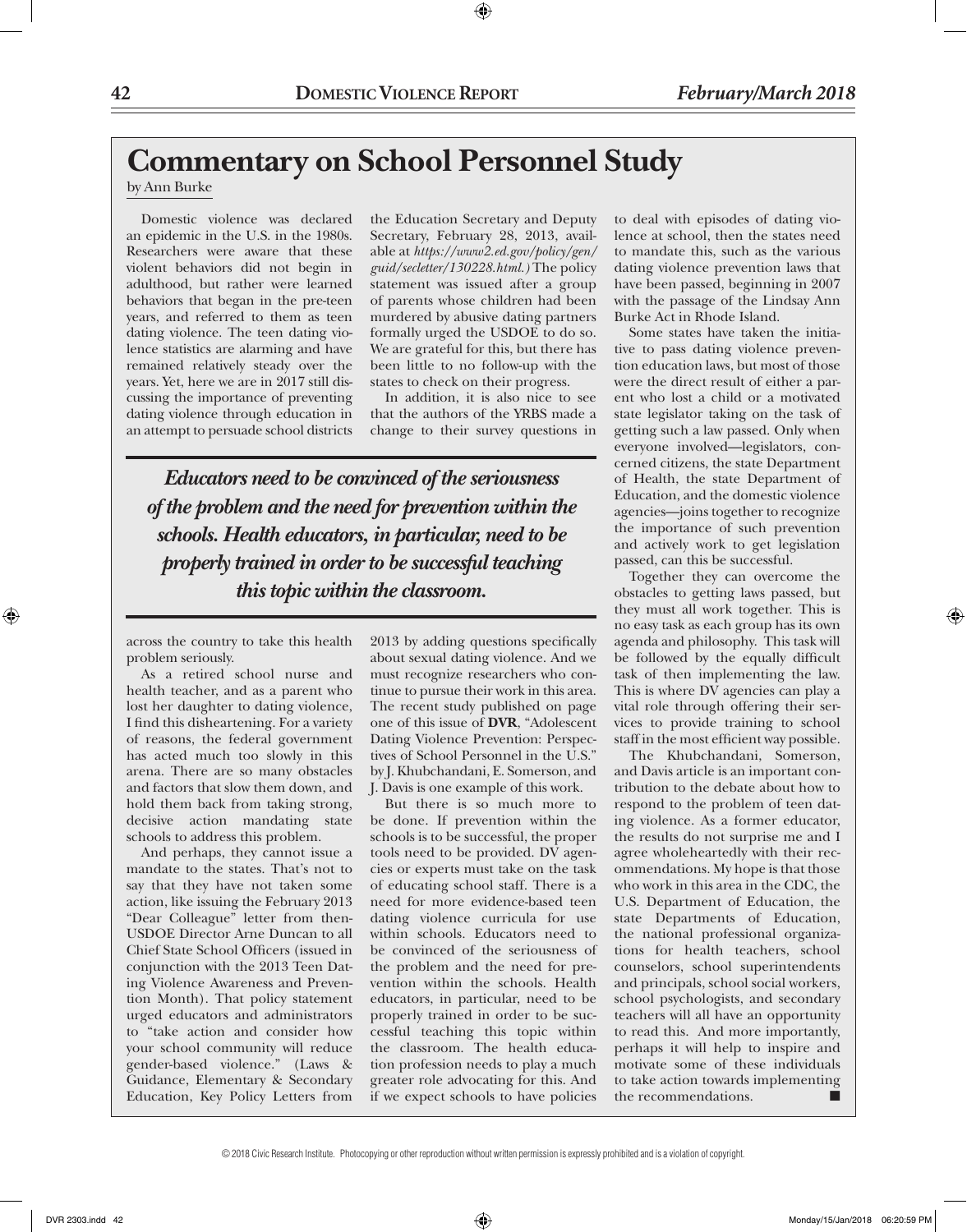#### *ADOLESCENT, from page 34*

United States reported that their schools do not have a formal protocol to deal with an incident of dating violence. However, the majority of school principals (57%), nurses (55%), and counselors (61%) reported assisting victims of dating violence in the past two years.

We question the nature, extent, and quality of assistance provided by school personnel to dating violence victims given that there is no formal protocol to assist victims in majority of American schools. Adolescent dating violence is a complex problem, which has a medical side and a legal side. Victims of dating violence need a variety of services such as primary care or first aid, social services, counseling, legal assistance, and rehabilitation. Without a clear protocol, one wonders how school personnel are assisting dating violence victims.

In addition, the focus was entirely on victims. We probed further in our studies—what about the perpetrators? The vast majority of school personnel did not report sanctioning of disciplinary action against perpetrators. This further confirmed the fragmented and piecemeal approach to the prevention of dating violence in American schools.

We took the opportunity to gauge the knowledge of school personnel about adolescent dating violence related issues through the study questionnaire. Unfortunately, the majority (>50%) of the school principals, school nurses, and school counselors could not correctly answer almost half or more of the knowledge questions. Even though this was disconcerting, upon further examination, a potential cause for this finding was revealed. The majority of the school principals  $(68\%)$ , school nurses  $(70\%)$ , and school counselors (71%) had not received formal training on adolescent dating violence. In addition, the vast majority of respondents reported that their schools did not provide training to staff and school personnel on dating violence prevention within the past two years. Given that the majority of the school principals, counselors, and nurses reported having assisted victims of dating violence in the past two years, one wonders

what assistance was provided to victims without training and formal protocols in place.

⊕

In relation to assisting victims of dating violence, school nurses, principals, and counselors believed the top most preferred ways are to call the parents and guardians, involve legal authorities, and make referrals to school nurses and counselors. However, the majority of the schools did not practice these strategies. Obviously, schools face barriers in assisting dating violence victims. The top barriers reported by the school personnel we surveyed were lack of time and staff to help, lack of expertise, and lack of training. Some school personnel did not believe it was their role to assist victims and were visibly upset given

to dating violence, the role of other school personnel was not clear. School principals especially did not believe that peers and health teachers had a major role to play. This is surprising because peers are often bystanders and sources of help. In addition, health teachers are the ones who teach about healthy relationships and should be a playing a major role in educating teenagers about dating violence prevention.

We asked about school prevention practices and policies in relation to dating violence and had mixed results. The majority of school nurses, counselors, and principals admitted that they do not post information on the school campus regarding where to report incidents of dating violence,

*Since the majority of the school principals, counselors, and nurses reported having assisted victims of dating violence in the past two years, one wonders what assistance was provided to victims without training and formal protocols in place.*

the comments we received (*e.g*, "We are not here to deal with dating issues, we are here to teach" and "where are the parents? When will the parents take responsibility?").

We agree and understand the frustration of school personnel—parents and family members have a major responsibility. However, school personnel should also keep in mind that providing a healthy and safe learning responsibility is not only a moral task, but also a legal responsibility. Therefore, being proactive, teaching children about healthy relationships, conflict resolution, and how to prevent and respond to dating violence incidents is expected of schools. Further, a majority of American states recommend that schools take preventive action and get involved.

What we also found was the confusion about who should play a major role in assisting victims of dating violence: School nurses? School counselors? School principals? While most of our study respondents believed that school counselors should play a major role in preventing and responding

the schools do not have an exclusive policy on dating violence prevention, and periodic assessments of student health, and violent risk behaviors are not conducted in their schools. Most school personnel reported that students are taught in classes about healthy relationships and dating violence prevention. Unfortunately, there seems to be a lot of cognitive dissonance and fractured attempts to address this problem.

Finally, in our studies with school nurses, counselors, and principals, we explored through statistical modeling: what predicts whether a school assists victims of dating violence and is proactive in relation to prevention of dating violence. We found that school personnel who are more likely to: have a formal school protocol to respond to dating violence incidents; provide training to school staff on dating violence prevention and related issues; perceive dating violence to be a serious problem and perceive fewer barriers to assisting victims; and have

*See ADOLESCENT, next page*

<sup>© 2018</sup> Civic Research Institute. Photocopying or other reproduction without written permission is expressly prohibited and is a violation of copyright.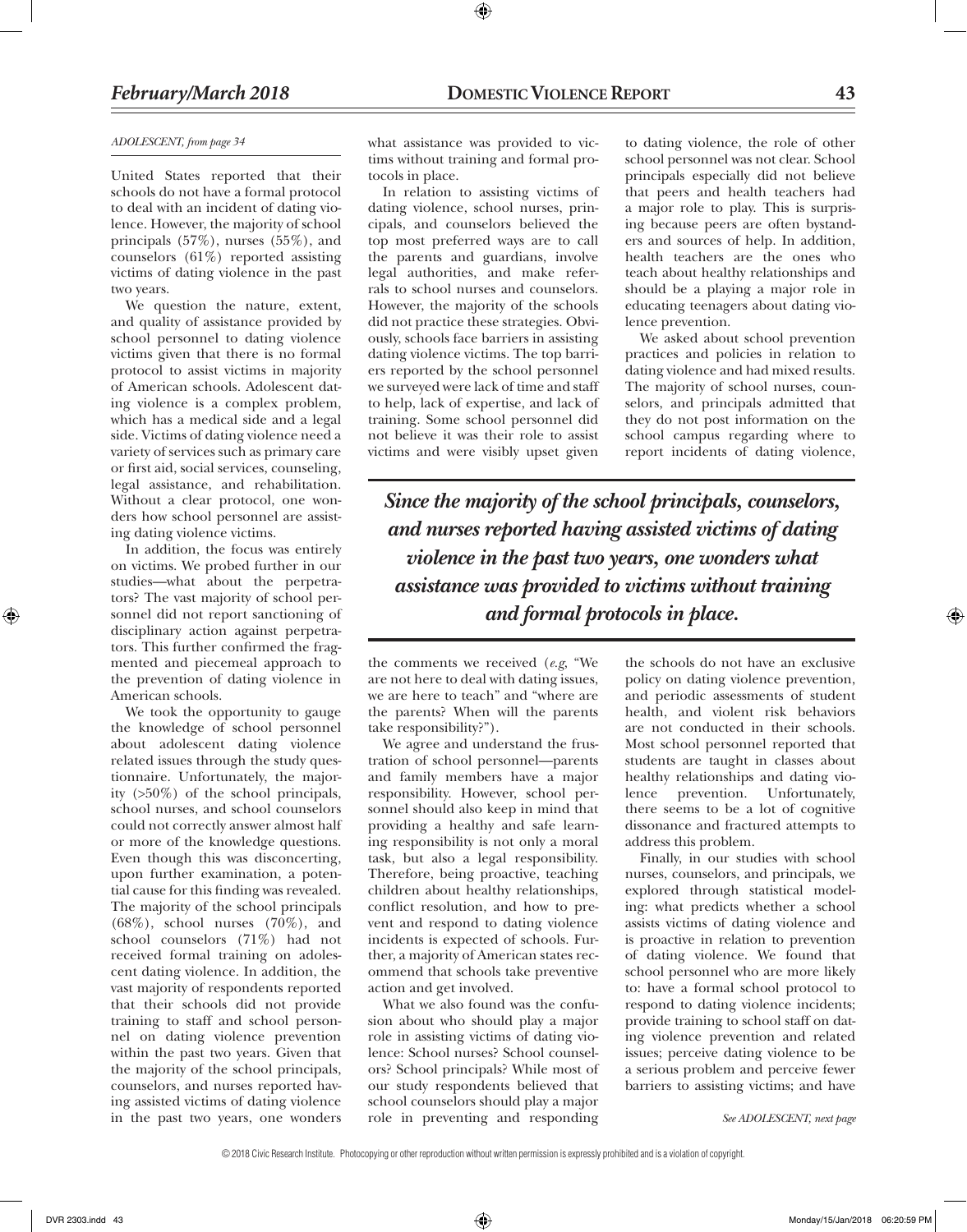# **44 DomesticViolence Report** *February/March 2018*

### *ADOLESCENT, from page 43*

a clear and strong violence prevention and safe school policy.

So, what can schools do? What *should* schools do? We created a summary of actionable strategies for schools to address Adolescent Dating Violence (ADV):

- First, schools should create a formal protocol to deal with any incident of ADV. This protocol should include a checklist or practical guide on what actions to take in case of an incident.
- • Second, development, documentation, and implementation of robust school violence prevention policies and periodically educating students and staff about these policies can help prevent ADV.
- • Third, periodic training of school personnel on ADV issues can help reach out to a greater number of victims and help reduce the prevalence of ADV.
- • Fourth, schools should consider implementing evidence-based prevention interventions published in scientific literature. These interventions aim at changing negative attitudes and unhealthy behaviors in adolescent relationships, in addition to educating teenagers.
- • Fifth, providing counseling, medical care, and referral to appropriate agencies and legal authorities can help victims of ADV and prevent repeated abuse.
- • Sixth, all states and school districts should consider enacting strong ADV prevention laws.
- Seventh, ADV is a complex problem with social, academic, and healthrelated impacts on adolescents; greater collaboration between schools, parents and pediatricians, community health, and social services will be required for effective ADV prevention.
- • Finally, organizationswith concerns for children and adolescents should be actively involved and help raise awareness. These organizations can be health professionals (*e.g.,* National Association of School Nurses) or legal (American Bar Association) or other community based agencies (*e.g.,* local shelters).

Adolescent dating violence is a real problem that affects not only the victims, but their families and peers as well, and can have life-long effects. Schools and parents must work together to enact policy and procedures to reduce the incidents of adolescent dating violence and protect victims. As a primary source of information and first line of defense, school-based programs and education are key to ensuring victims have access to appropriate physical and psychological care. Perpetrators can be appropriately reprimanded and prosecuted.

By raising the profile of schoolbased policy and procedures, policymakers will take note and put laws in place to provide resources to victims and repercussions to perpetrators. The action items listed above are just the beginning to address adolescent dating violence. Starting the conversation and working together to protect and educate our youth will have lasting, meaningful impacts on individual lives, and reduce the prevalence of adolescent dating violence.

# *References*

Boisvert, S. & Poulin, F. (2016). Romantic relationship patterns from adolescence to emerging adulthood: Associations with family and peer experiences in early adolescence. *Journal of Youth and Adolescence*, *45(5)*, 945–958.

Carver, K., Joyner, K. & Udry, J.R. (2003). National estimates of adolescent romantic relationships. In P. Florsheim (Ed.), *Adolescent romantic relationships and sexual behavior: Theory, research, and practical implications* (pp. 291–329). New York: Cambridge University.

Close, S.M. (2005). Dating violence prevention in middle school and high school youth. *Journal of Child and Adolescent Psychiatric Nursing*, *18(1)*, 2–9.

Collins, W.A., Welsh, D.P. & Furman, W. (2009). Adolescent romantic relationships. *Annual Review of Psychology*, *60*, 631–652.

De La Rue, L., Polanin, J.R., Espelage, D.L. & Pigott, T.D. (2017). A meta-analysis of schoolbased interventions aimed to prevent or reduce violence in teen dating relationships. *Review of Educational Research*, *87(1)*, 7–34.

Glass, N., Fredland, N., Campbell, J., Yonas, M., Sharps, P. & Kub, J. (2003). Adolescent dating violence: Prevalence, risk factors, health outcomes, and implications for clinical practice. *Journal of Obstetric, Gynecologic, & Neonatal Nursing*, *32(2)*, 227–238.

Hickman, L.J., Jaycox, L.H. & Aronoff, J. (2004). Dating violence among adolescents: Prevalence, gender distribution, and prevention program effectiveness. *Trauma, Violence & Abuse*, *5(2)*, 123–142.

Hoefer, R., Black, B. & Ricard, M. (2015). The impact of state policy on teen dating violence prevalence. *Journal of adolescence*, *44*, 88–96.

Khubchandani, J., Clark, J., Wiblishauser, M., Thompson, A., Whaley, C., Clark, R. & Davis, J. (2017). Preventing and responding to teen dating violence: A national study of school principals' perspectives and practices. *Violence and Gender*. Available at *http://online. liebertpub.com/doi/abs/10.1089/vio.2017.0043.*

Khubchandani, J., Price, J.H., Thompson, A., Dake, J.A., Wiblishauser, M. & Telljohann, S.K. (2012). Adolescent dating violence: A national assessment of school counselors' perceptions and practices. *Pediatrics*, *130(2)*, 202–210.

Khubchandani, J., Telljohann, S.K., Price, J.H., Dake, J.A., & Hendershot, C. (2013). Providing assistance to the victims of adolescent dating violence: A national assessment of school nurses' practices. *Journal of School Health*, *83(2)*, 127–136.

Manchikanti Gómez, A. (2011). Testing the cycle of violence hypothesis: Child abuse and adolescent dating violence as predictors of intimate partner violence in young adulthood. *Youth & Society*,*43(1)*, 171–192.

O'Keefe, M. (2005). Teen dating violence: A review of risk factors and prevention efforts. *National Electronic Network on Violence Against Women*, *1*, 1–5.

Shorey, R.C., Zucosky, H., Brasfield, H., Febres, J., Cornelius, T.L., Sage, C. & Stuart, G.L. (2012). Dating violence prevention programming: Directions for future interventions. *Aggression and Violent Behavior*, *17(4)*, 289–296.

Taylor, B.G., Stein, N.D., Mumford, E.A., & Woods, D. (2013). Shifting boundaries: An experimental evaluation of a dating violence prevention program in middle schools. *Prevention Science*, *14(1)*, 64–76.

Wolfe, D.A., Wekerle, C., Scott, K., Straatman, A.L., Grasley, C. & Reitzel-Jaffe, D. (2003). Dating violence prevention with atrisk youth: A controlled outcome evaluation. *Journal of Consulting and Clinical Psychology*, *71(2)*, 279.

*Jagdish Khubchandani, Ph.D., MPH, is Associate Professor of Community Health, Ball State University, Indiana. Email: jkhubchandan@bsu.edu.* 

*Erica Somerson, B.S., Honors College, Ball State University, Indiana. Email: essomerson@bsu.edu.* 

*Jacqueline Davis, M.A., CRA, is Associate Director, Sponsored Projects Administration, Ball State University, Indiana. Email: jsdavis@bsu.edu.* n

© 2018 Civic Research Institute. Photocopying or other reproduction without written permission is expressly prohibited and is a violation of copyright.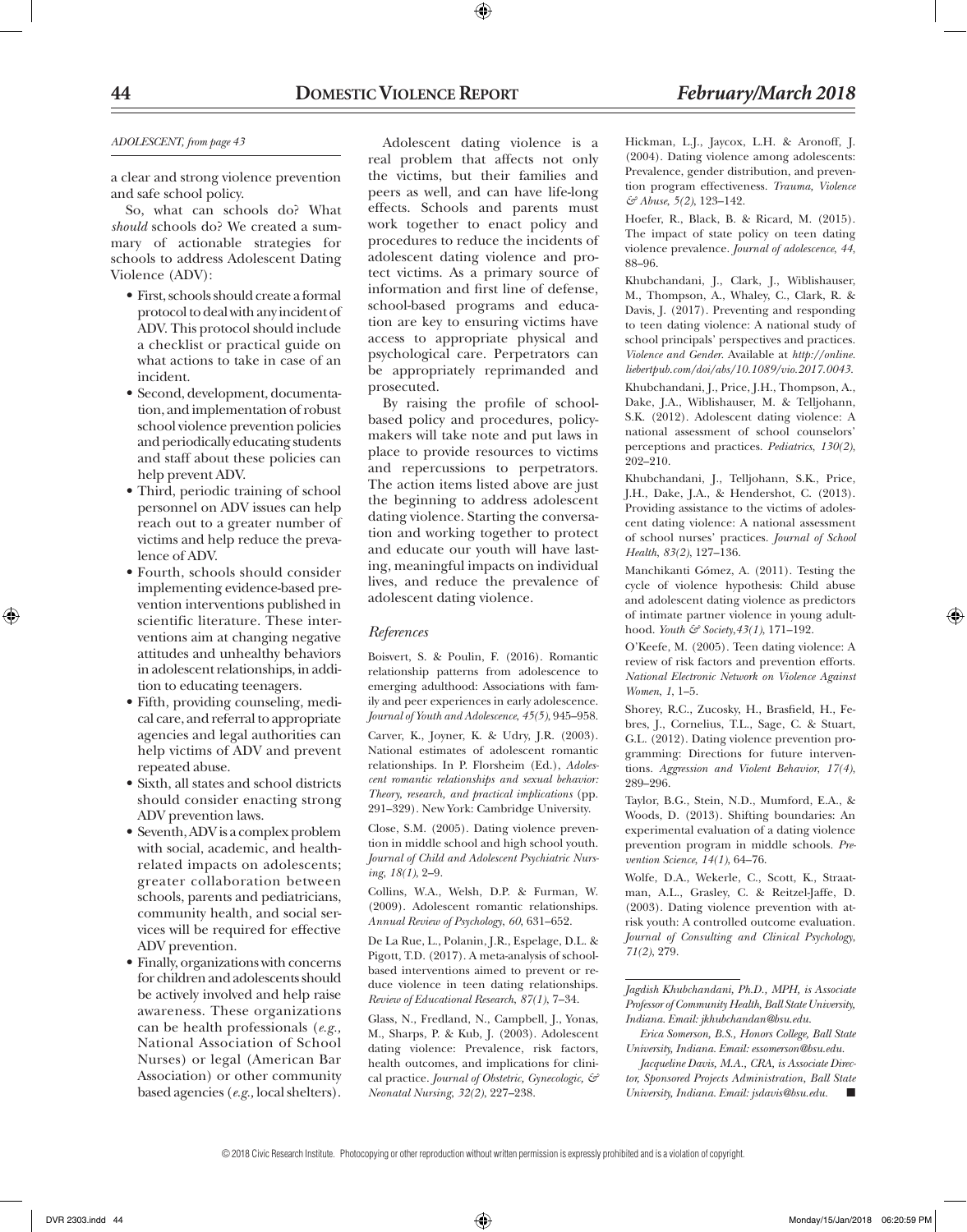# *February/March 2018* **DomesticViolence Report 45**

#### *PATH-BREAKING, from page 33*

education mandated?" As I looked into my students' eyes, I kept asking myself, "Why is it that I'm teaching them about other health problems, such as substance abuse, but I'm not teaching them about this?"

After looking at our family's background in education and Lindsay's love of education, it was clear what needed to be done. I felt that we had a deficit of education on teen dating violence in our schools. If we could reach teens before the violence, if we could help them understand that it's wrong and that they don't have to endure it, then we would be making a real difference. That's how we'll stop this violence.

Beginning in 2006, I worked together with former Rhode Island Attorney General Patrick Lynch to support legislation requiring TDV prevention instruction in Rhode Island schools in all health education classes for grades seven to 12. The Lindsay Ann Burke Act was passed in 2007 (R.I. Gen. Laws §§ 16-85-1; 16-21- 30;16-22-24). That made Rhode Island the first state to pass a comprehensive dating violence education law. Since then, about two dozen other states have passed legislation based on Lindsay's Law.

How successful has Lindsay's Law been in Rhode Island? One measure of success is the decrease in the percentage of students who experience physical dating violence and sexual dating violence. For the past few years, Rhode Island has had lower percentages of student victims on both these measures as compared to the percentage of student victims across the country. The percentage of students who experienced physical dating violence in the United States in 2015 was 9.6%, but in Rhode Island, the percentage was 8.8%. The percentage of students who experienced sexual dating violence in the United States was 10.6%, but in Rhode Island, the percentage was 9.6%.

Rhode Island did not always have lower percentages than the country as a whole. Rhode Island's statistics revealed a spike in dating violence on the Youth Risk Behavior Survey (YRBS) from 9.7% in 2005 to 14% in 2007. The Youth Risk Behavior Survey is a biennial survey of adolescent health risk and health protective behaviors such as smoking, drinking, drug use, diet, and physical activity conducted by the Centers for Disease Control and Prevention.

⊕

What explains this spike? Was it perhaps due to an increase in domestic violence education that occurred as a result of the passage of the Lindsay Ann that is responsible for adding questions to the RI YRBS (at a hefty cost, according to them), that they add a question to respondents that asks them: "Have you used your DV education/knowledge to help yourself or a peer/friend to leave or end an abusive relationship?" The state replied that it is too costly to add questions. But only by adding such a question, will we be able to better understand the impact of the Lindsay Ann Burke Act on students' behaviors.

*How successful has Lindsay's Law been? For the past few years, Rhode Island has had lower percentages of student victims on both measures of physical and sexual dating violence as compared to the percentage of student victims across the country.*

Burke Act in 2007? Did it result from a greater awareness as a result of our working toward this law, and educating teachers, which began in 2006? We can only speculate.

Two years after the law's passage in 2009, Rhode Island's rate of teen dating violence was still higher than the national rate. The percentage of students who experienced physical dating violence in Rhode Island was 10.8% compared to the US rate of 9.8%. I think we could safely argue that the increase then may have occurred as a result of the increased education in the classrooms—thus leading to more students' identifying the problem and becoming more comfortable reporting on the survey.

Since that time, impressively, Rhode Island's rate of teen dating violence has been consistently lower than the national rate. Thus, in 2011, the rate of TDV in the United States was 9.4% but in Rhode Island, the rate was 8.2%. In 2013, the rate of TDV in the United States was 10.3%, but in Rhode Island, it was 8.4%. By now, it is clear that mandatory education is making a difference.

I have suggested to the Rhode Island State Department of Health

Too often we rely on statistics to judge the success of an initiative. As a retired school nurse and health teacher who has spent the past 10 years in Rhode Island training teachers about dating violence, I have had the opportunity to hear their feedback regarding their own success stories in teaching teens about this topic. And there have been many success stories, including positive feedback I received from my own students when I was still teaching. One health teacher told me that at the end of teaching the dating violence unit, one female student approached the teacher exposing bruises on her arm and stated "This is what my boyfriend did to me." As a health teacher, that is all the proof I need to know that dating violence prevention education works.

*The Lindsay Ann Burke Memorial Fund is a nonprofit 501(c)(3) charitable corporation. All donations are tax deductible and directly support our mission of ending relationship violence through education. Donations can be made payable to: Lindsay Ann Burke Memorial Fund and mailed to Lindsay Ann Burke Memorial Fund, P.O. Box 1748, North Kingstown,*   $RI$  02852. Website:www.labmf.org.

*Ann Burke, M.Ed., is President, Lindsay Ann Burke Memorial Fund.*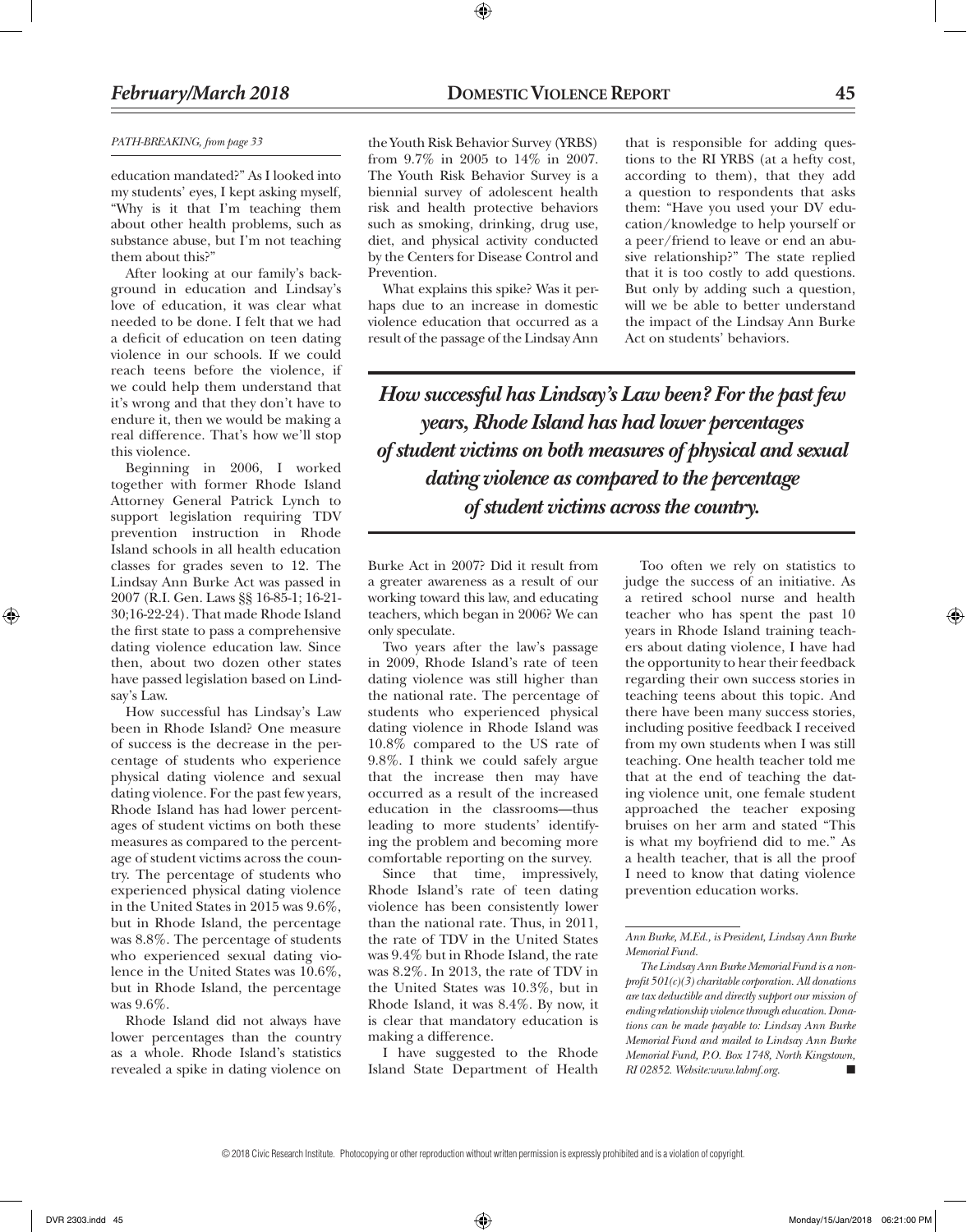# *HEALTH CONSEQUENCES, from page 39*

ideas of masculinity, power, influence, and the situations in romantic relationships where they may or may not exhibit this through physical violence and verbal aggression.

## **4. Sociocultural Context**

Teen dating violence victimization, perpetration, and co-occurrence among youth must be considered within the context of several economic, social, and cultural factors. First, poverty and poor access to healthcare significantly impacts the health of racial and ethnic minority youth and limits the opportunities for economically disadvantaged youth of color to seek help

youth's experiences with victimization as well as perpetration in their romantic relationships. Teen dating violence intervention strategies should consider poly-victimization experiences among African-American and Latino youth living in disadvantaged communities when providing treatment, counseling, and referral services for this population.

Finally, racism, acculturation, and cultural norms and values impact the health of African-American and Latino youth. Youth experiences with racism and discrimination may impact their likelihood to seek help and/or disclose abuse to providers, peers, family members, or other trusted adults. Additionally, cultural norms and values (*e.g.,* religion, traditional gender roles) likely

*Findings from this study and others demonstrating strong correlations between teen dating abuse victimization, perpetration, sexual health outcomes, and risk behaviors, establish a need and opportunity to intervene through other prevention platforms where at-risk youth are served.*

and/or treatment compared to youth in higher socioeconomic statuses with greater access to primary and tertiary healthcare services. Primary care settings provide a vital opportunity to screen for teen dating abuse among youth; however, youth of color who may be victims, as well as perpetrators, of dating violence may be less likely to be identified in these settings.

Practitioners in community-based healthcare and social service settings might be more likely to encounter vulnerable youth and should be especially equipped to screen for dating abuse among youth served in these settings. Additionally, providers serving youth involved in the public child welfare and juvenile justice systems are also uniquely positioned for early intervention among vulnerable youth who present risks for dating abuse.

Second, youth living in economically disadvantaged neighborhoods are likely to be exposed to other forms of violent victimization, both as victims and as witnesses to community violence. It is possible that community-based victimization experiences, in addition to familial and peer victimization experiences, impact

shape attitudes toward dating abuse and may also impact help seeking.

Practitioners working with African-American and Latino youth should be cognizant of these sociocultural factors. It is also important that staff be trained on providing culturally competent services to youth of color. Being culturally responsive to the experiences and needs of youth of color may lead to increased help-seeking behaviors among youth and opportunities to refer at-risk youth to culturally relevant teen dating violence prevention and intervention programs. Teen dating violence prevention and intervention programs should consider the use of peer educators who can help facilitate culturally relevant programming for youth and address the unique experiences of racism, discrimination, and acculturation among African-American and Latino youth.

# **Recommendations for Prevention**

There are many teen dating violence prevention programs for adolescents and youth; however, prevention program foci and approaches (*e.g.,* healthy relationships, perpetratorfocused, victim-focused), format (*e.g.,*

multiple sessions, dyadic, small group), setting (*e.g.,* school-based versus community-based), populations (*e.g.,* adolescents, teens, minority youth, urban, rural), and outcome findings vary.11 Perhaps the most well-known evidenced-based prevention program Safe Dates<sup>12</sup> was implemented and evaluated with eighth and ninth grade white Non-Hispanic, African-American, and other (not-specified) racial/ ethnic minority students in predominately rural counties of North Carolina; however, the sociocultural context for youth living in rural areas is different for youth living in urban areas within the U.S., including for youth of color living in rural communities.

Adaptations to facilitate and test the Safe Dates program with racial minority youth living in urban, low-income communities may provide new insight into its relevance and effectiveness with urban populations. Additionally, there have been some prevention programs developed specifically for "at-risk" youth, $^{13}$  but the extent to which sociocultural and contextual factors are addressed in these programs is unclear. Future studies of at-risk and population specific programs, as well as general population programs, might evaluate efforts to incorporate sociocultural factors in prevention curricula to facilitate culturally adapted programs with African-American and Latino youth living in urban and low-income communities.

Finally, most teen dating abuse prevention programs are tested and implemented in schools, and youth who are not attending school are not being reached through these prevention efforts. Furthermore, African-American and Latino youth experience disproportionate school dropout rates, which highlights the need for increased community-based prevention efforts. School-based teen dating violence curricula, such as Safe Dates, might also be tested for efficacy in community settings.

Findings from this study and others demonstrating strong correlations between teen dating abuse victimization, perpetration, sexual health outcomes, and risk behaviors,<sup>14</sup> establish a need and opportunity to intervene through other prevention platforms where at-risk youth are served. Teen

*See HEALTH CONSEQUENCES, next page*

<sup>© 2018</sup> Civic Research Institute. Photocopying or other reproduction without written permission is expressly prohibited and is a violation of copyright.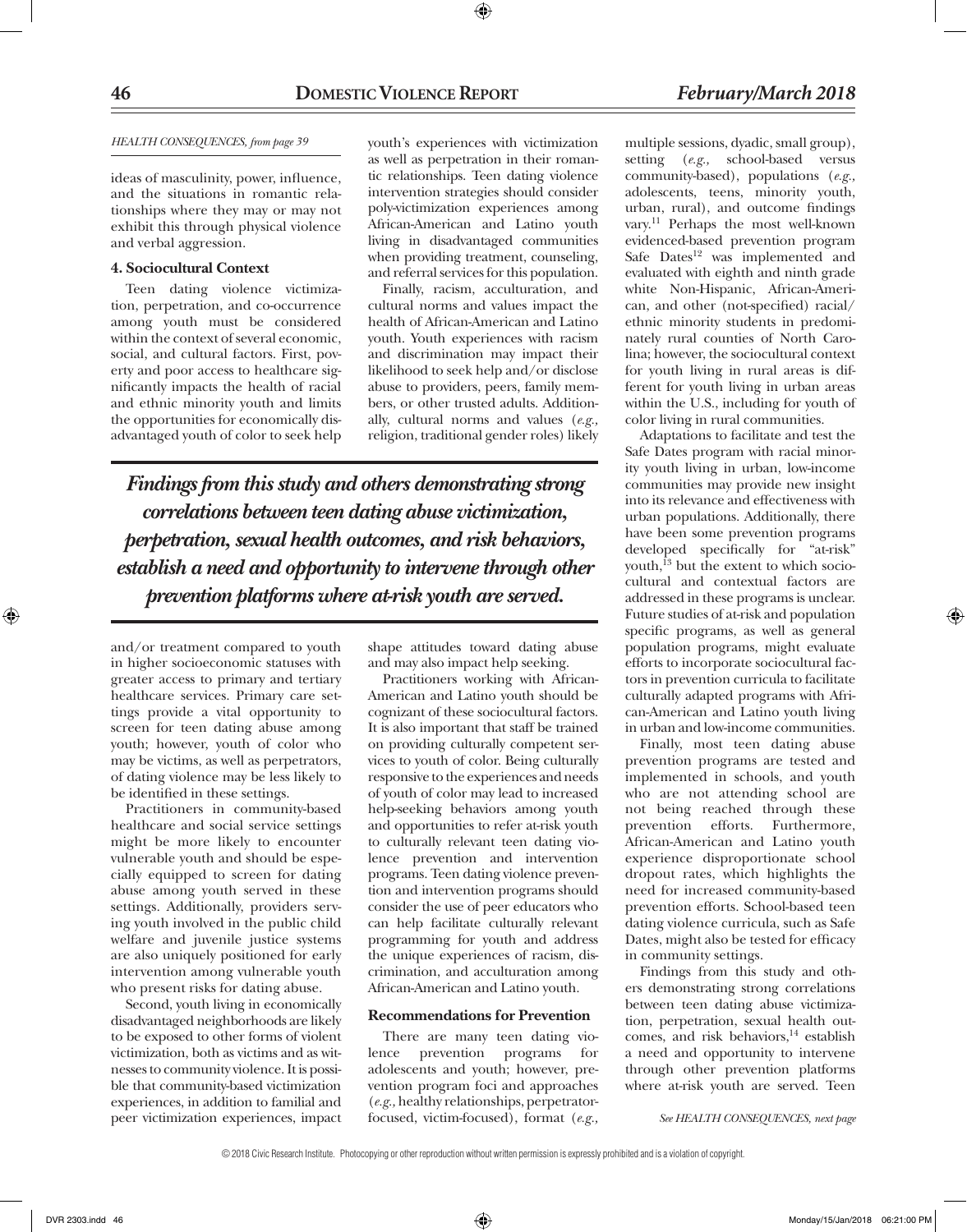# *HEALTH CONSEQUENCES, from page 46*

dating violence prevention strategies for particularly at-risk and disadvantaged youth can be incorporated into other programs developed specifically for youth of color living in urban, economically disadvantaged communities that focus on pregnancy prevention, sexual risk behavior reduction, and peer aggression and conflict resolution.

The Family and Youth Services Bureau at the U.S. Department of Health and Human Services recommends that pregnancy prevention programs incorporate dating violence content into existing efforts and suggests that content on healthy relationships as well as risk and protective factors for dating violence (*e.g.,* norms related to violence) be incorporated into pregnancy prevention curricula.15 Additionally, many pregnancy and sexual health programs have been developed for community-based settings, where out-of-school youth can be reached. Peer aggression and conflict resolution programs in school-based and community settings that address aggression among at-risk youth of color may also provide an opportunity to address aggressive behaviors, fighting, and communication skills and styles present in romantic relationships in addition to peer relationships.16

# **Conclusion**

⊕

Overall, dating violence in adolescent and youth relationships may exacerbate existing sexual and reproductive health disparities such as pregnancy and sexual risk behaviors among economically disadvantaged and minority youth. The high prevalence of cooccurring victimization and perpetration patterns among youth suggests that programs should not necessarily be focused only on victims or perpetrators of dating violence.<sup>17</sup>

School-based and community-based programs targeting public health problems (*e.g.,* early pregnancy, sexual risk behaviors, STI/HIV, peer aggression) that incorporate dating violence components should be informed by the sociocultural context of youth participating in the program. This includes addressing the intersection of race and ethnicity, socioeconomic status, gender identity, and sexual orientation for youth, as well the ways in

which these factors intersect and manifest within youth romantic relationships. Prevention programs should also include members of ethnic and minority communities, including peer educators, in the development and implementation of school-based and community-based prevention programs to ensure programming is culturally appropriate.

⊕

# *End Notes*

1. Silverman, J.G., Raj, A., Mucci, L., & Hathaway, J. (2001). Dating violence against adolescent girls and associated substance use, unhealthy weight control, sexual risk behavior, pregnancy, and suicidality*. Journal of the American Medical Association, 286(5)*, 572–579.

6. Campbell, J.C., Webster, D., Koziol-McLain, J., Block, J., Campbell, D., Curry, M.A., et al. (2003). Risk factors for femicide in abusive relationships: Results from a multisite case control study. *American Journal of Public Health, 93(7)*, 1089–1097.

### 7. Eaton, et al., *supra* note 3.

8. Herrman, J.W. & Silverstein, J. (2012). Girls and violence: A review of the literature. *Journal of Community Health Nursing, 29(2)*, 63–74.

9. Finigan-Carr, N.M., Gielen, A., Haynie, D.L. & Cheng, T.L. (2015). Youth violence: How gender matters in aggression among urban early adolescents. *Journal of Interpersonal Violence*, 1-25; Murray, K.W., Haynie, D.L., Howard, D.E., Cheng, T.L. & Simmon-Morton, B. (2010). Perceptions of parenting practices as predictors of aggression in a low-income, urban, predominately African-American middle school sample. *Journal of School Violence, 9(2)*, 174–193.

*Programs should address the intersection of race and ethnicity, socioeconomic status, gender identity, and sexual orientation for youth, as well the ways in which these factors intersect and manifest within youth romantic relationships.*

2. Alleyne-Green, B., Coleman-Cowger, V.H. & Henry, D.B. (2012). Dating violence perpetration and/or victimization and associated sexual risk behaviors among a sample of inner-city African-American and Hispanic adolescent females. *Journal of Interpersonal Violence, 27(8)*, 1457–1473; Silverman, J.G., Raj, A. & Clements, K. (2004). Dating violence and associated sexual risk and pregnancy among adolescent girls in the United States*. Pediatrics, 114(2)*, 220–225.

3. Taylor, B.G. & Mumford E.A. (2016). A national descriptive portrait of adolescent relationship abuse: Results from the national survey on teen relationships and intimate violence. *Journal of Interpersonal Violence*, *31(6)*, 963–88; Eaton, D.K., Kann, L., Kinchen, S., Shanklin, S.L., Flint, K.H., Hawkins, J., Harris, W.A., Lowry, R., McManus, T., Chyen, D., Whittle, L., Lim, C. & Wechsler, H. (2012). Youth risk behavior surveillance – United States, 2011. *Morbidity & Mortality Weekly Report 2012, 61(4)*, 1–162.

4. Fedina, L., Howard, D.E., Wang, M.Q. & Murray, K. (2016). Teen dating violence victimization, perpetration, and sexual health correlates among urban, low-income, ethnic, and racial minority youth. *International Quarterly of Community Health Education.* doi: 0272684X16685249.

5. Winston, P. (1999). Welfare, children and families. A three-city study: Overview and design. Available at *http://web.jhu.edu/threecitystudy/images/overviewanddesign.pdf.*

10. Finigan-Carr, et al., *supra* note 9.

11. Petering, R., Wenzel, S. & Winetrobe, H. (2014). Systematic review of current intimate partner violence prevention programs and applicability to homeless youth. *Journal of the Society for Social Work and Research, 5(1)*, 107–135; O'Keefe, M. (2005). Teen dating violence: A review of risk factors and prevention efforts. Available at *http://www.vawnet.org/Assoc\_Files\_VAWnet/AR\_TeenDatingViolence.pdf*.

12. Foshee, V.A., Bauman, K.E., Arriaga, X.B., Helms, R.W., Koch, G.G. & Linder, G.F. (1998). An evaluation of safe dates, an adolescent dating violence prevention program. *American Journal of Public Health, 88(10)*, 45–50.

13. Petering, et al., *supra* note 11; O'Keefe, *supra* note 11.

14. Alleyne-Green, et. al, *supra* note 2; Silverman, et al., *supra* note 2.

15. Kan, M.L., Ashley, O.S., Strazza, K., Vance, M.M., LeTourneau, K.L. & Martin, S.L. (2012). Intimate partner violence and teen pregnancy prevention. Washington, D.C.: Administration on Children, Youth and Families, Family and Youth Services Bureau. Available at *https://www.acf.hhs.gov/sites/default/files/fysb/ipv\_tpp\_tips\_508.pdf.*

16. Finigan-Carr, et al., *supra* note 9.

17. Alleyne-Green, et al., *supra* note 2; Taylor et al., *supra* note 3; Fedina et al., *supra* note 4.

© 2018 Civic Research Institute. Photocopying or other reproduction without written permission is expressly prohibited and is a violation of copyright.